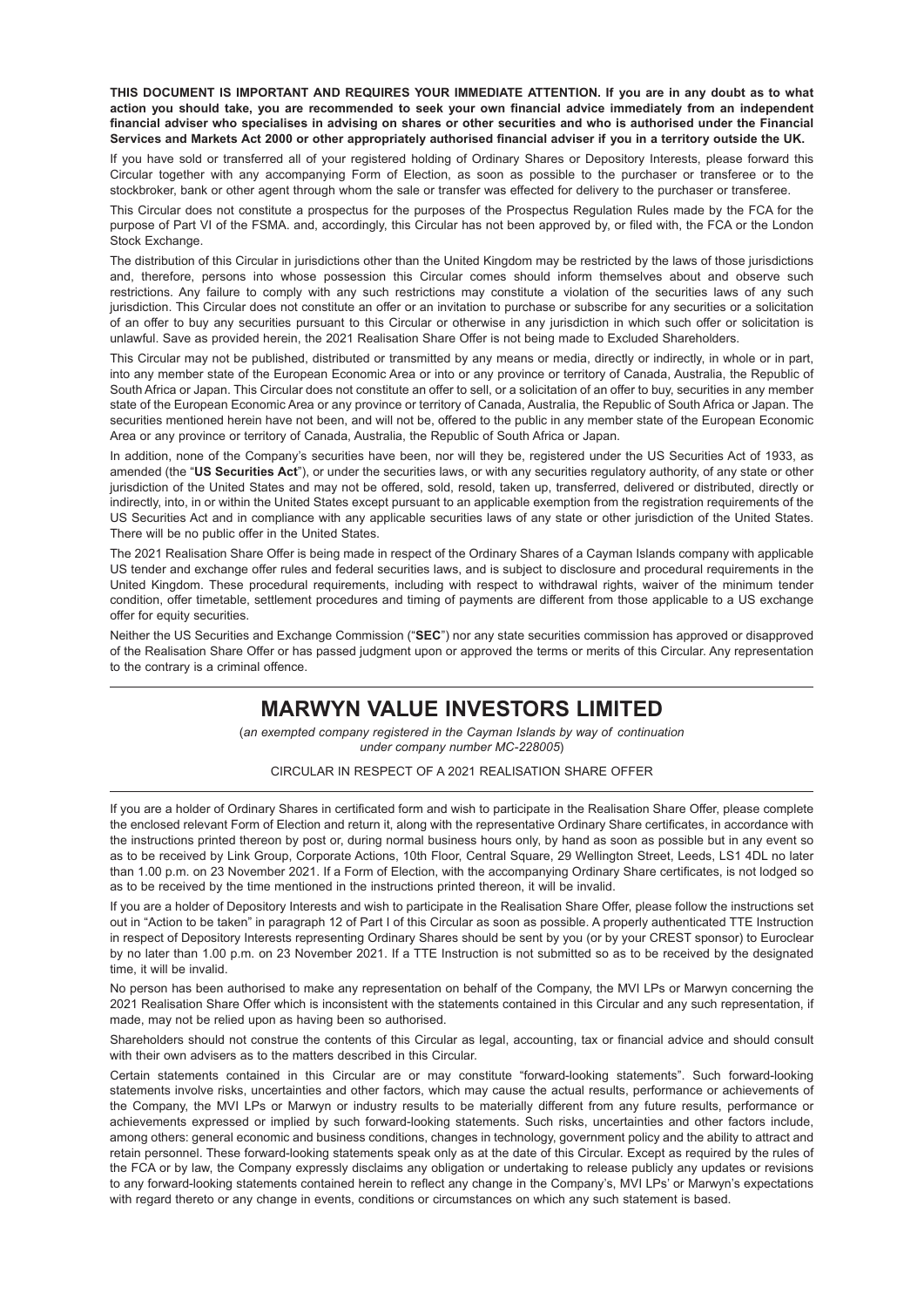# **CONTENTS**

|                |                                                                                                                                                                                              | Page           |
|----------------|----------------------------------------------------------------------------------------------------------------------------------------------------------------------------------------------|----------------|
|                | EXPECTED TIMETABLE OF PRINCIPAL EVENTS                                                                                                                                                       | 3              |
|                | PART 1 LETTER FROM THE DIRECTORS                                                                                                                                                             | $\overline{4}$ |
|                | Introduction<br>1.                                                                                                                                                                           | $\overline{4}$ |
|                | 2.<br>Current portfolio and investment structure of the Company                                                                                                                              | $\overline{7}$ |
|                | 3.<br>Current investments held by MVI II in the MAC Companies<br>(such holdings being attributable to Ordinary Shareholders only)                                                            | 9              |
|                | 4. Additional investment held by MVI I in SHL (such holding being<br>attributable to Ordinary Shareholders and 2016 Realisation Shareholders)                                                | 11             |
|                | 5. Current investment held by MVI II in Zegona (such holding being<br>attributable to Ordinary Shareholders) and MVI I (such holding<br>being attributable to 2016 Realisation Shareholders) | 12             |
|                | Pipeline<br>6.                                                                                                                                                                               | 14             |
|                | <b>Potential VAT Receivable</b><br>$7^{\circ}$                                                                                                                                               | 14             |
|                | The Realisation Share Offer<br>8.                                                                                                                                                            | 15             |
|                | <b>Historical returns</b><br>9.                                                                                                                                                              | 16             |
|                | 10. Ordinary Share Distribution Policy                                                                                                                                                       | 17             |
|                | 11. Risks applicable to the 2021 Realisation Shares                                                                                                                                          | 18             |
|                | 12. Action to be taken                                                                                                                                                                       | 19             |
| <b>PART II</b> | FURTHER DETAILS OF THE 2021 REALISATION SHARE OFFER                                                                                                                                          | 21             |
|                | 1. Election process and Specialist Fund Segment eligibility                                                                                                                                  | 21             |
|                | Further 2021 Realisation Share Offer information<br>$\mathcal{P}$                                                                                                                            | 21             |
|                | Admission, dealings and CREST<br>3.                                                                                                                                                          | 22             |
|                | 4. 2021 Realisation Share Depository Interests                                                                                                                                               | 22             |
|                | <b>PART III DEFINITIONS</b>                                                                                                                                                                  | 24             |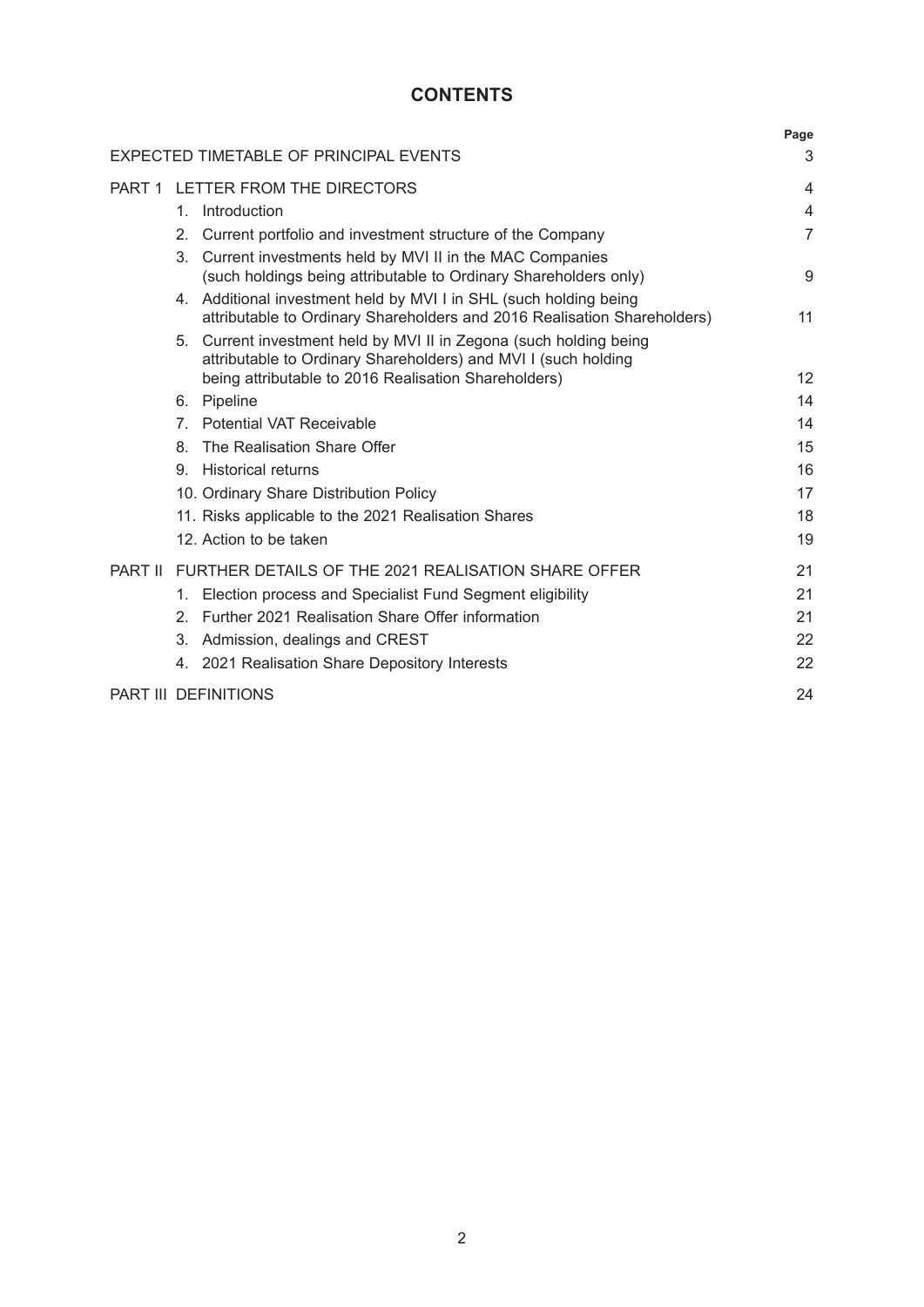# **EXPECTED TIMETABLE OF PRINCIPAL EVENTS**

|                                                                                                                                                                                                                                                                                            | 2021                     |
|--------------------------------------------------------------------------------------------------------------------------------------------------------------------------------------------------------------------------------------------------------------------------------------------|--------------------------|
| Publication of the Prospectus and Circular relating to the 2021<br><b>Realisation Share Offer</b>                                                                                                                                                                                          | 19 October               |
| Latest time and date for receipt of Forms of Election (or electronic<br>TTE instructions in respect of Ordinary Share Depository Interests)                                                                                                                                                | 1.00 p.m. on 23 November |
| Announcement of results of 2021 Realisation Share Offer and<br>confirmation of whether or not the 2021 Realisation Shares will be<br>admitted to trading on the Specialist Fund Segment based<br>on elections received                                                                     | 26 November              |
| Issue of the 2021 Realisation Shares, Admission of 2021 Realisation<br>Shares to the Specialist Fund Segment and unconditional dealings in<br>the 2021 Realisation Shares commencing on the London Stock Exchange<br>(conditional on Admission being granted by the London Stock Exchange) | 30 November              |
| Delivery of 2021 Realisation Share Depository Interests into CREST                                                                                                                                                                                                                         | 30 November              |
| Where applicable, definitive share certificates representing 2021<br>Realisation Shares despatched by post                                                                                                                                                                                 | By 14 December           |
| $N = 1 - 1$                                                                                                                                                                                                                                                                                |                          |

Notes:

1. The Company will notify Shareholders should there be any material change to any of the above dates and times by making an announcement via a Regulatory Information Service.

2. All references to times in this Circular are to London time unless otherwise stated.

A SUMMARY OF THE ACTIONS TO BE TAKEN BY ORDINARY SHAREHOLDERS OR HOLDERS OF ORDINARY SHARE DEPOSITORY INTERESTS IS SET OUT IN PARAGRAPH 12 OF PART I OF THIS CIRCULAR.

IF YOU DO NOT WISH TO PARTICIPATE IN THE REALISATION SHARE OFFER IN RESPECT OF ANY OF YOUR ORDINARY SHARES OR DEPOSITORY INTERESTS, DO NOT COMPLETE OR RETURN A FORM OF ELECTION OR MAKE A TTE INSTRUCTION (AS APPLICABLE).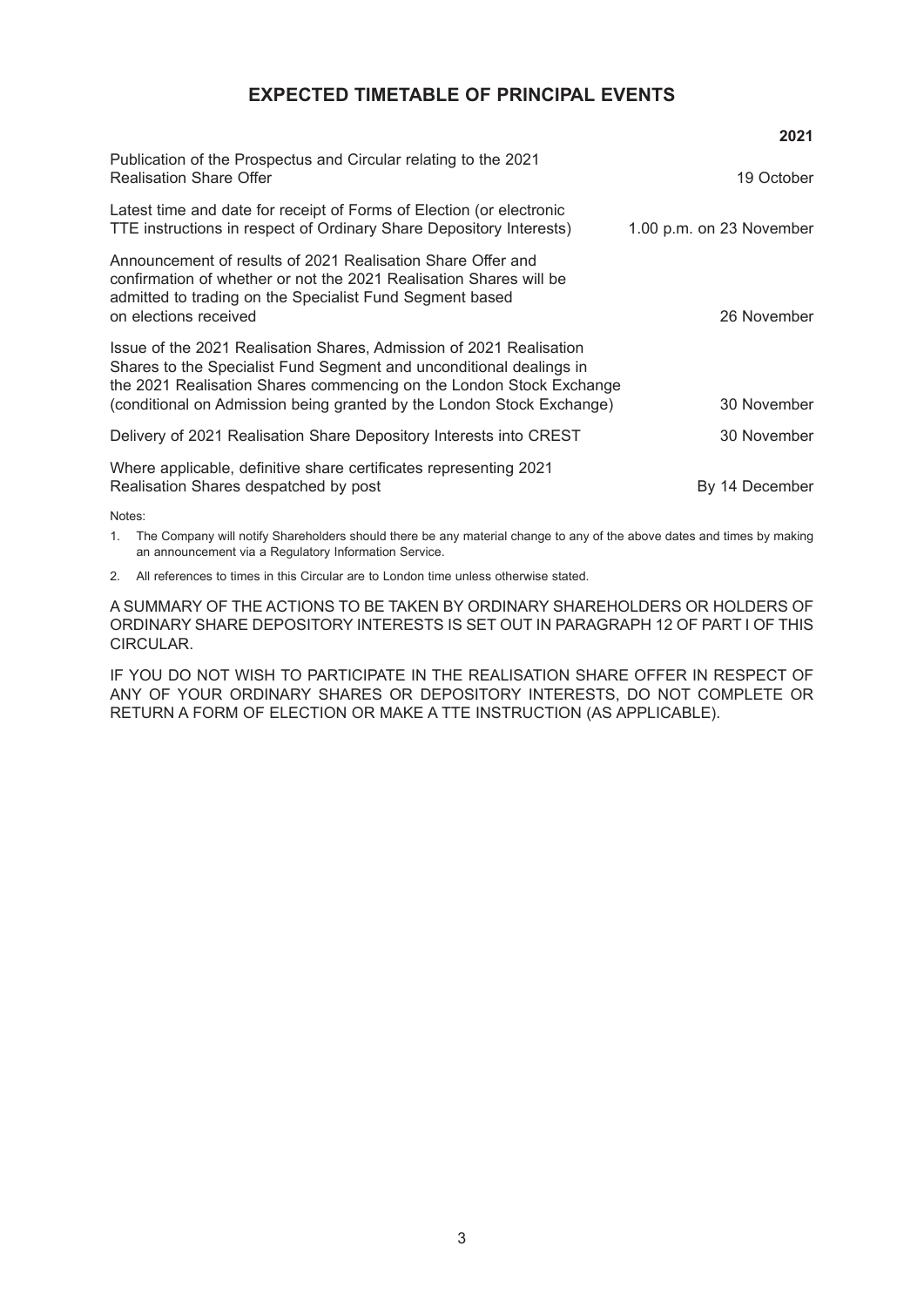# **PART 1**

# **LETTER FROM THE DIRECTORS**

### **MARWYN VALUE INVESTORS LIMITED**

*(A company registered in the Cayman Islands with registration number MC-228005)*

Robert Ware (*Chairman*) PO Box 309 Martin Adams (*Senior Independent Director*) Ugland House Peter Rioda (*Independent Non-Executive Director*)<br>Victoria Webster (*Independent Non-Executive Director*) Grand Cayman<br>KY1 – 1104 Victoria Webster (*Independent Non-Executive Director*)

*Directors: Registered Office:* Cayman Islands

19 October 2021

*To Ordinary Shareholders, including holders of Ordinary Share Depository Interests*

### **2021 Realisation Share Offer**

#### **1. Introduction**

At an extraordinary general meeting of the Company which took place on 19 November 2013, Shareholders approved a proposal that, commencing on 30 November 2016 and thereafter at fiveyearly intervals, holders of Ordinary Shares would have the option to redesignate all or some of such Ordinary Shares into Realisation Shares on a one-for-one basis.

Accordingly, pursuant to the 2021 Realisation Share Offer, Ordinary Shareholders are being offered the option to redesignate all or some of such Ordinary Shares into 2021 Realisation Shares on a one-forone basis, with completion of any such redesignations to occur on 30 November 2021.

The key features of the 2021 Realisation Shares, as compared to the Ordinary Shares are summarised in the following table:

|                                                                                    | <b>2021 Realisation Shares</b>                                                                                                                                                                             | <b>Ordinary Shares</b> |
|------------------------------------------------------------------------------------|------------------------------------------------------------------------------------------------------------------------------------------------------------------------------------------------------------|------------------------|
| Investment policy                                                                  |                                                                                                                                                                                                            |                        |
| Participation in new<br>investments                                                | <b>No</b>                                                                                                                                                                                                  | Yes                    |
| Participation in<br>follow-on<br>investments in<br>existing Portfolio<br>Companies | $Yes - for three years$                                                                                                                                                                                    | Yes                    |
| Timing of<br>investment exit                                                       | No accelerated realisation – the portfolio attributable to the 2021 Realisation<br>Shares will not be divested on an accelerated basis as compared to the<br>portfolio attributable to the Ordinary Shares |                        |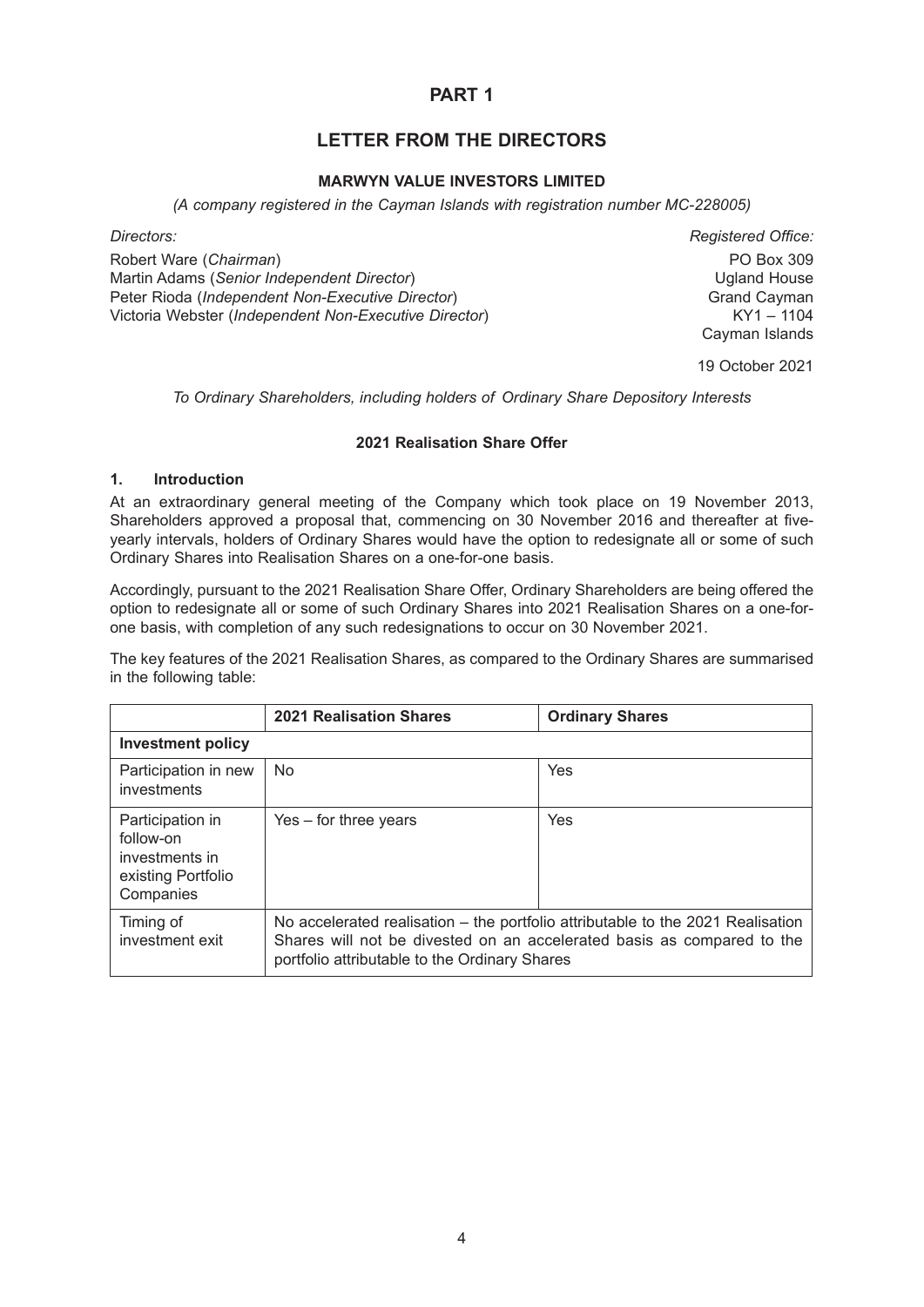| <b>Distributions &amp; Dividends</b> |                                 |                                                                                                                                                                                                                                                                                                        |  |
|--------------------------------------|---------------------------------|--------------------------------------------------------------------------------------------------------------------------------------------------------------------------------------------------------------------------------------------------------------------------------------------------------|--|
| <b>Dividends</b>                     | No dividend payable             | Quarterly dividends of 2.265p per<br>share (9.06p per share annually)                                                                                                                                                                                                                                  |  |
| Return of capital                    | All sales proceeds <sup>1</sup> | 50% of Net Capital Gains<br>are<br>distributed, to the extent<br>that<br>cumulative Net Capital Gains since<br>the adoption of the Ordinary Share<br>Distribution Policy have not already<br>been returned<br>Remaining amounts are retained by<br>the Master Fund, available for future<br>investment |  |

Subject to holding back any amounts for reasonable working capital requirements.

**The Manager has advised the Directors that it does not currently expect to make any substantial disposals over the next five years. The Directors, having considered the historical investment holding periods and timing of investment returns, considers this consistent with the Company's investment objective and investment policy.**

The purpose of this Circular is to provide you with information regarding the 2021 Realisation Share Offer, how to elect to receive 2021 Realisation Shares and how the 2021 Realisation Share Offer will impact the Company and its existing investment structure. A prospectus has also been sent to you with this Circular which sets out further information in respect of the 2021 Realisation Shares. Shareholders should read the Prospectus in full prior to making a decision as to whether or not to elect to receive 2021 Realisation Shares. This Circular includes a summary of certain information relating to the 2021 Realisation Share Offer but does not purport to be a full summary of all information contained in the Prospectus.

None of the Directors, the Principals, the Manager or any of their respective associates that currently hold Ordinary Shares will be electing to take up the 2021 Realisation Share Offer and redesignate any of their Ordinary Shares as 2021 Realisation Shares.

The Company and MVI I have each undertaken to use their respective best endeavours to have the 2021 Realisation Shares admitted to trading on the Specialist Fund Segment. In accordance with the Prospectus Regulation Rules of the FCA and the Admission and Disclosure Standards of the LSE, the Prospectus is required to be approved by the FCA and published prior to Admission.

### **2. Current portfolio and investment structure of the Company**

The Company is a feeder fund which has invested substantially all of its available capital into limited partnership interests in MVI I. The Company has no redemption rights for its investment in MVI I.

### *MVI I*

MVI I has invested in a second master fund, MVI II, a private equity fund structure through which the majority of MVI I's investments attributable to Ordinary Shareholders are made. Assets attributable to 2016 Realisation Shareholders and any assets attributed to the 2021 Realisation Shareholders (collectively the "**realisation pools**") are held directly by MVI I. A look-through breakdown of the NAV attributable to the Ordinary Shareholders and 2016 Realisation Shareholders along with ownership of the relevant assets is detailed below.

The structure through which the Company holds investments, as detailed in the structure charts below, has evolved since inception to provide access to a wider investor base. The Company was added as a feeder to MVI I to allow access to public market investors through the Company's listing. MVI II was launched to provide access to private equity investor capital. The charts below demonstrate the investment structures both before and after the Redesignation to be made in connection with the 2021 Realisation Share Offer.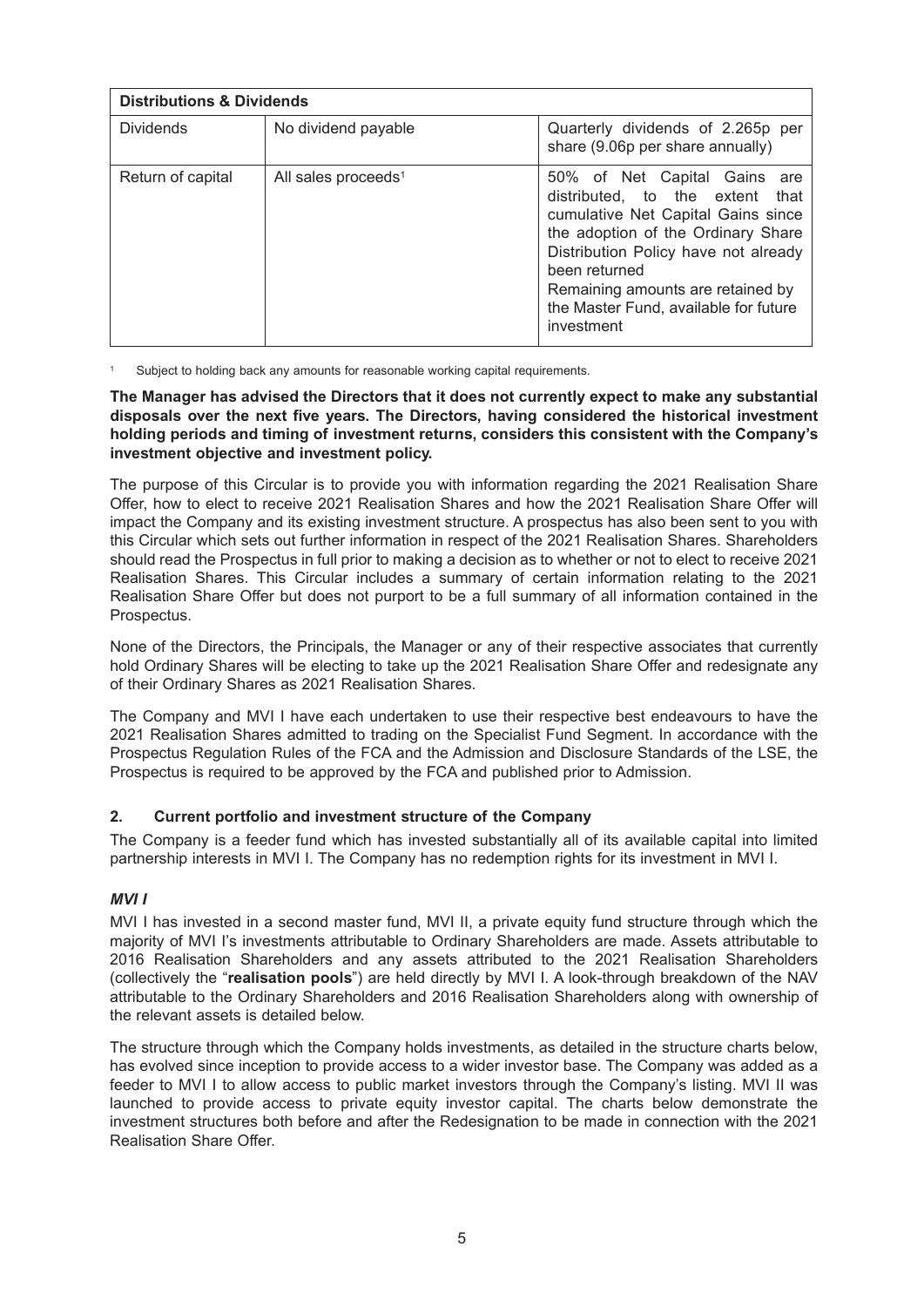### *Structure prior to Redesignation*

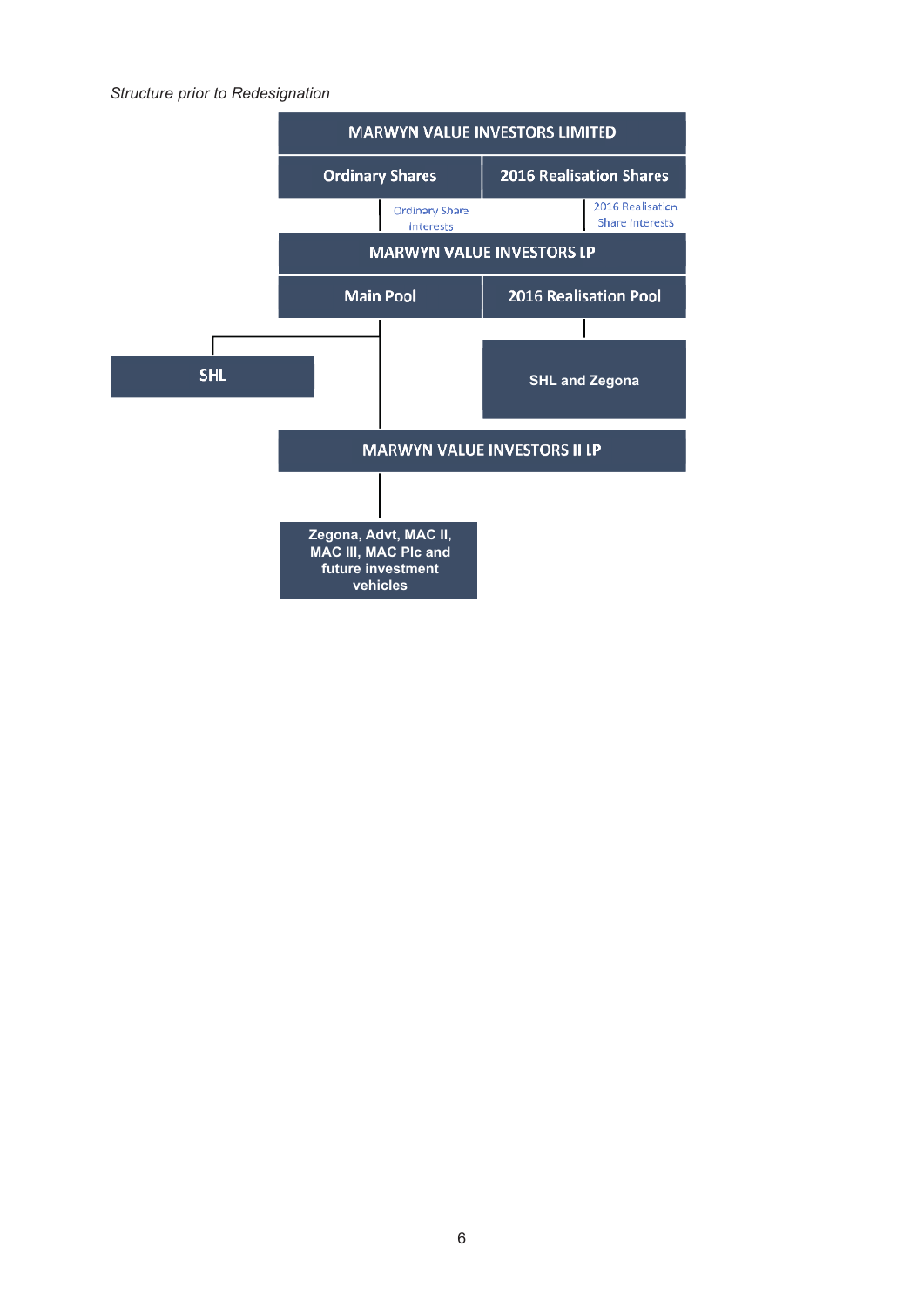#### *Structure following Redesignation*



Investible cash is held at Marwyn Value investors LP level and, in respect of the Main Pool, is drawn by Marwyn Value Investors II LP for deployment in further investments.

On 30 September 2021, the reported unaudited NAV per Ordinary Share was £1.8231 and the unaudited NAV per 2016 Realisation Share was £2.2943.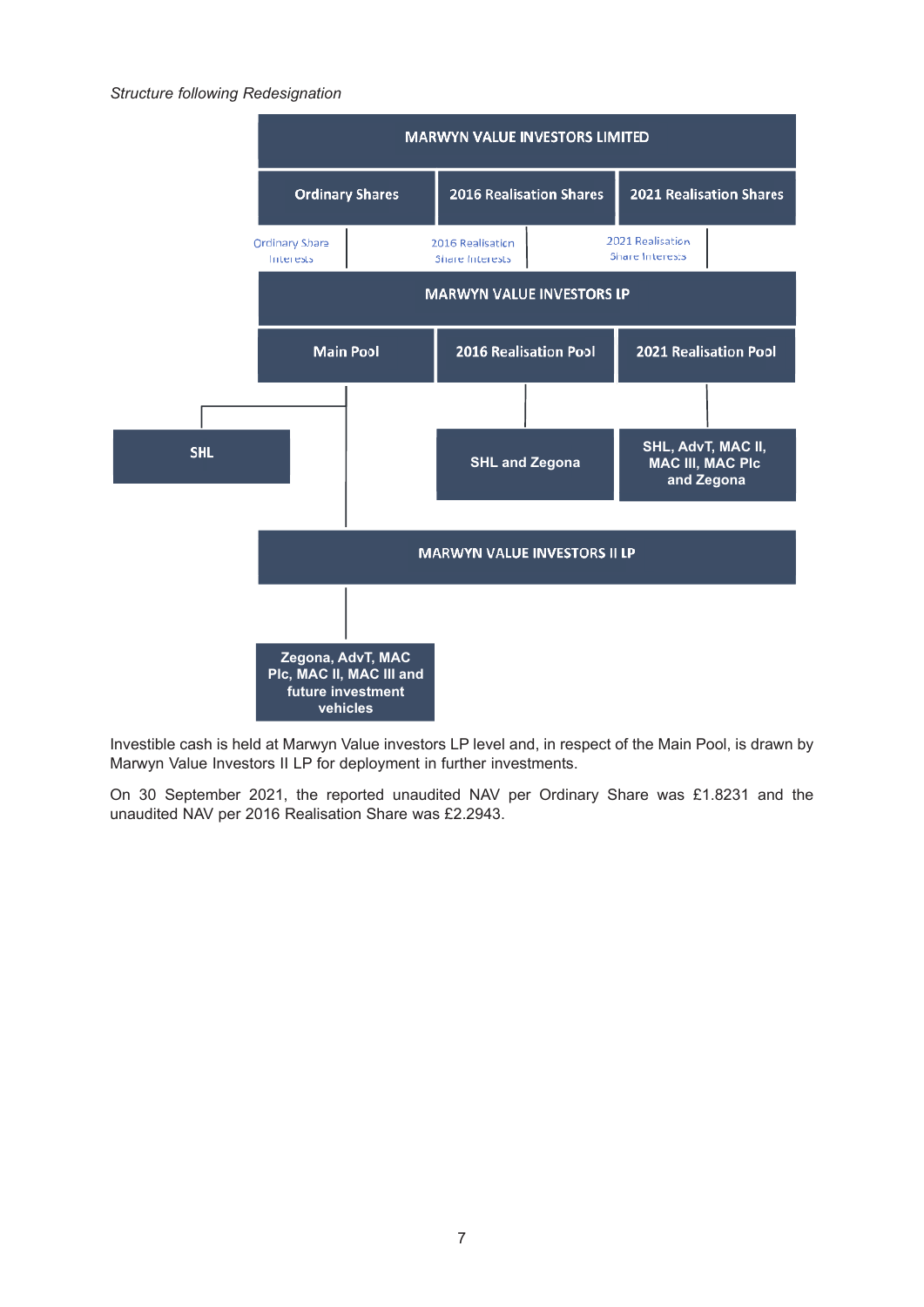#### *MVI I assets*

As at 30 September 2021, being the date of the Company's latest published estimated Net Asset Values prior to the publication of this Circular, MVI I has assets of, in aggregate, £121.0 million, comprising £6.5 million in cash (of which £4.5 million is attributable to the Ordinary Shares and £1.9 million is attributable to the 2016 Realisation Shares) and investments in the following entities:

|                                |                  |             |                        | Value of           |
|--------------------------------|------------------|-------------|------------------------|--------------------|
|                                |                  |             |                        | investments        |
|                                |                  |             | Value of               | as at              |
|                                |                  |             | investments            | 30 September       |
|                                | Value of         |             | as at                  | 2021 (unaudited)   |
|                                | investments      | Percentage  | 30 September           | attributable       |
|                                | as at            | of MVI I's  | 2021 (unaudited)       | to 2016            |
|                                | 30 September     | investment  | attributable to        | <b>Realisation</b> |
|                                | 2021 (unaudited) | assets      | <b>Ordinary Shares</b> | <b>Shares</b>      |
|                                | £ million        | (unaudited) | £ million              | £ million          |
| Marwyn Value Investors II LP*  | 93.3             | 81.5        | 90.5                   |                    |
| Silvercloud Holdings Limited** | 14.5             | 12.6        | 12.6                   | 1.5                |
| Zegona Communications PLC      | 6.7              | 5.9         |                        | 6.7                |
| Total                          | 114.5            | 100         | 103.1                  | 8.2                |
|                                |                  |             |                        |                    |

- In the case of the investments of MVI II, the investment is valued by reference to: (1) in respect of Zegona, the market price of Zegona's shares as at 30 September 2021; (2) in respect of shares held in Advanced AdvT, the market price of Advanced AdvT's shares as at 30 September 2021; (3) in respect of warrants to acquire shares in Advanced AdvT, the warrant valuation derived from a Black Scholes model as at 30 September 2021; and (4) in respect of MAC II, MAC III and MAC plc, MVI II's internally modelled valuations (which in the case of MAC II and MAC III are approximately amounts invested at cost, in each case, as at 30 September 2021 (unaudited)). The value of MVI I's investment in MVI II also includes cash and other assets and liabilities of MVI II.
- In the case of the investment by MVI I in SHL, the investment is valued in accordance with International Private Equity and Venture Capital Valuation Guidelines and extracted from the latest NAV of MVI I dated 30 September 2021 (unaudited). This includes £7.2 million of debt.

In October 2021, the Marwyn Funds sold 98.16% of their total shareholding in Zegona at a price of £1.535 per share in connection with the Zegona tender offer described in Part IV of the Prospectus.

#### *MVI II assets*

As at 30 September 2021, being the date of the Company's latest published estimated Net Asset Values prior to the publication of this Circular, MVI II had assets of, in aggregate, £111.3 million, comprising £1.4 million in cash (of which £1.3 million is attributable to MVI I) and investments in the following companies:

|                | Value of<br>investments                                                   |                                                                                       |                                                   |
|----------------|---------------------------------------------------------------------------|---------------------------------------------------------------------------------------|---------------------------------------------------|
|                | as at<br>30 September<br>2021<br>attributable<br>to MVI I<br>(unaudited)* | <b>Total value of</b><br>investments<br>as at<br>30 September<br>2021<br>(unaudited)* | Percentage<br>of MVI II's<br>investment<br>assets |
|                | £ million                                                                 | £ million                                                                             | (unaudited)                                       |
| Zegona         | 47.1                                                                      | 57.0                                                                                  | 51.9                                              |
| Advanced AdvT  | 19.5                                                                      | 23.3                                                                                  | 21.1                                              |
| MAC II         | 9.9                                                                       | 11.7                                                                                  | 10.7                                              |
| <b>MAC III</b> | 9.9                                                                       | 11.7                                                                                  | 10.7                                              |
| MAC plc        | 5.1                                                                       | 6.1                                                                                   | 5.6                                               |
| Total          | 91.5                                                                      | 109.9                                                                                 | 100                                               |

In the case of the investments of MVI II, the investment is valued by reference to: (1) in respect of Zegona, the market price of Zegona's shares as at 30 September 2021; (2) in respect of shares held in Advanced AdvT, the market price of Advanced AdvT's shares as at 30 September 2021; (3) in respect of warrants to acquire shares in Advanced AdvT, the warrant valuation derived from a Black Scholes model as at 30 September 2021; and (4) in respect of MAC II, MAC III and MAC plc, MVI II's internally modelled valuations (which in the case of MAC II and MAC III are approximately amounts invested at cost, in each case, as at 30 September 2021 (unaudited)).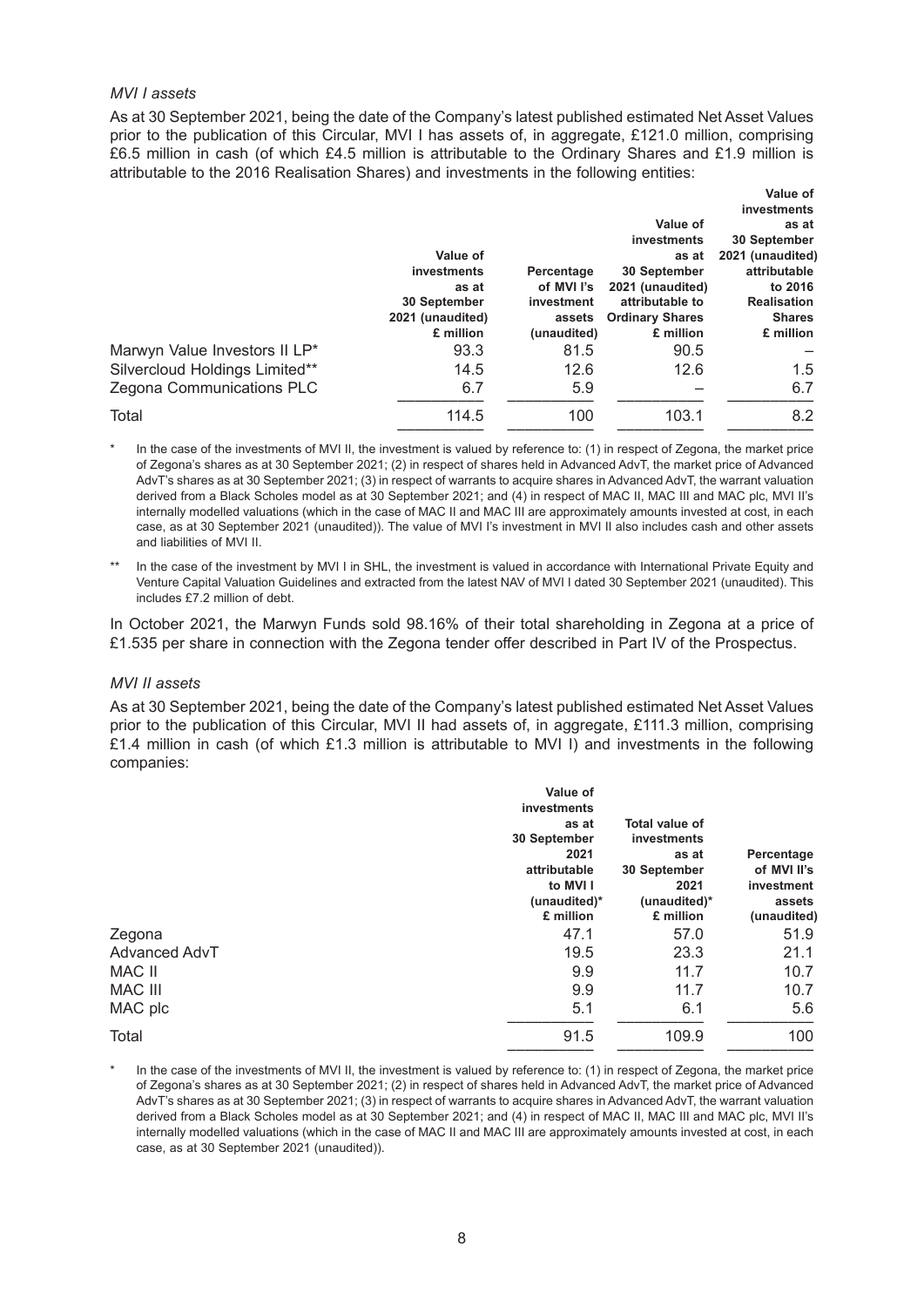In October 2021, the Marwyn Funds sold 98.16% of their total shareholding in Zegona at a price of £1.535 per share in connection with the Zegona tender offer described in Part IV of the Prospectus.

Marwyn anticipates that attractive follow-on investment opportunities will arise for the Portfolio Companies of MVI II in the short to medium term. Marwyn is also in discussions with a number of other Management Partners regarding promising new investment opportunities.

Further information on each current Portfolio Company is set out below.

### **3. Current investments held by MVI II in the MAC Companies (such holdings being attributable to Ordinary Shareholders only)**

#### *Advanced AdvT*

*AdvancedAdvT Limited (formerly Marwyn Acquisition Company I Limited) is an acquisition vehicle listed on the London Stock exchange and led by Chair Vin Murria OBE. In March 2021, AdvancedAdvT raised £130 million from a range of high-calibre institutional investors and is pursuing its strategy targeting mid-cap investment opportunities in the software sector.*

Vin was the founder and CEO of Advanced Computer Software Group plc (2008 to 2015) a London Stock Exchange listed acquisition vehicle backed by Marwyn and acquired by Vista Equity Partners in 2015. The investment was highly successful, generating equity returns of 477 per cent. Vin was also the CEO of Computer Software Group plc (2002 to 2007) acquired by Hellman Friedman in 2007. She has more than 25 years of experience in the software sector and is currently a non-executive director of Softcat plc and Bunzl plc, Deputy Chairman of M&C Saatchi plc and a Senior Advisor to HG Capital and NM Rothschild on TMT.

Previous directorships have included serving as a non-executive director at Sophos Group plc, Zoopla Property Group plc, Chime plc, DWF plc and COO of Kewill Systems plc (now Blujay). Vin holds a bachelor's degree in Computer Science, an MBA and a Doctorate in Business Administration (Hon). Vin became an Officer of the Most Excellent Order of the British Empire in 2018 for her services to Technology and the empowerment of women in the sector.

Vin is the founder of the PS Foundation, a charity setup to support the education of women and children in poverty in India and the UK.

On 4 December 2020, AdvancedAdvT Limited (previously Marwyn Acquisition Company I Limited) was listed on the standard segment of the Official List and completed the issue of 700,000 ordinary shares with matching warrants at a price of £1.00 per ordinary share and warrant, raising £700,000 to fund operating expenses and due diligence in the pursuit of acquisition opportunities.

On 4 February 2021, a further £2,500,000 was raised through the issuance of class A shares (the "**A Shares**") and matching class A warrants (the "**A Warrants**"), each beneficially owned by MVI II. The rights attached to the A Warrants were waived, and the A Shares were converted to ordinary shares in Advanced AdvT, each in connection with the fundraise described in the following paragraph.

In March 2021, AdvancedAdvT raised £130 million through a fundraising from high-calibre institutional investors, changing the company's name to AdvancedAdvT Limited in the process. As part of this, the Company's Ordinary Share class indirectly invested £13.4 million, taking the total indirect investment by the Company's Ordinary Share class to £15.7 million (of the total £20.5 million invested across all Marwyn Funds).

AdvancedAdvT continues to pursue its stated investment strategy in seeking to identify and secure a suitable platform acquisition in the software sector which is expected to benefit from structural changes brought about by the current macro environment, driving digitalisation and automation effecting the way people live, work and consume and the way that businesses operate, engage and sell to customers.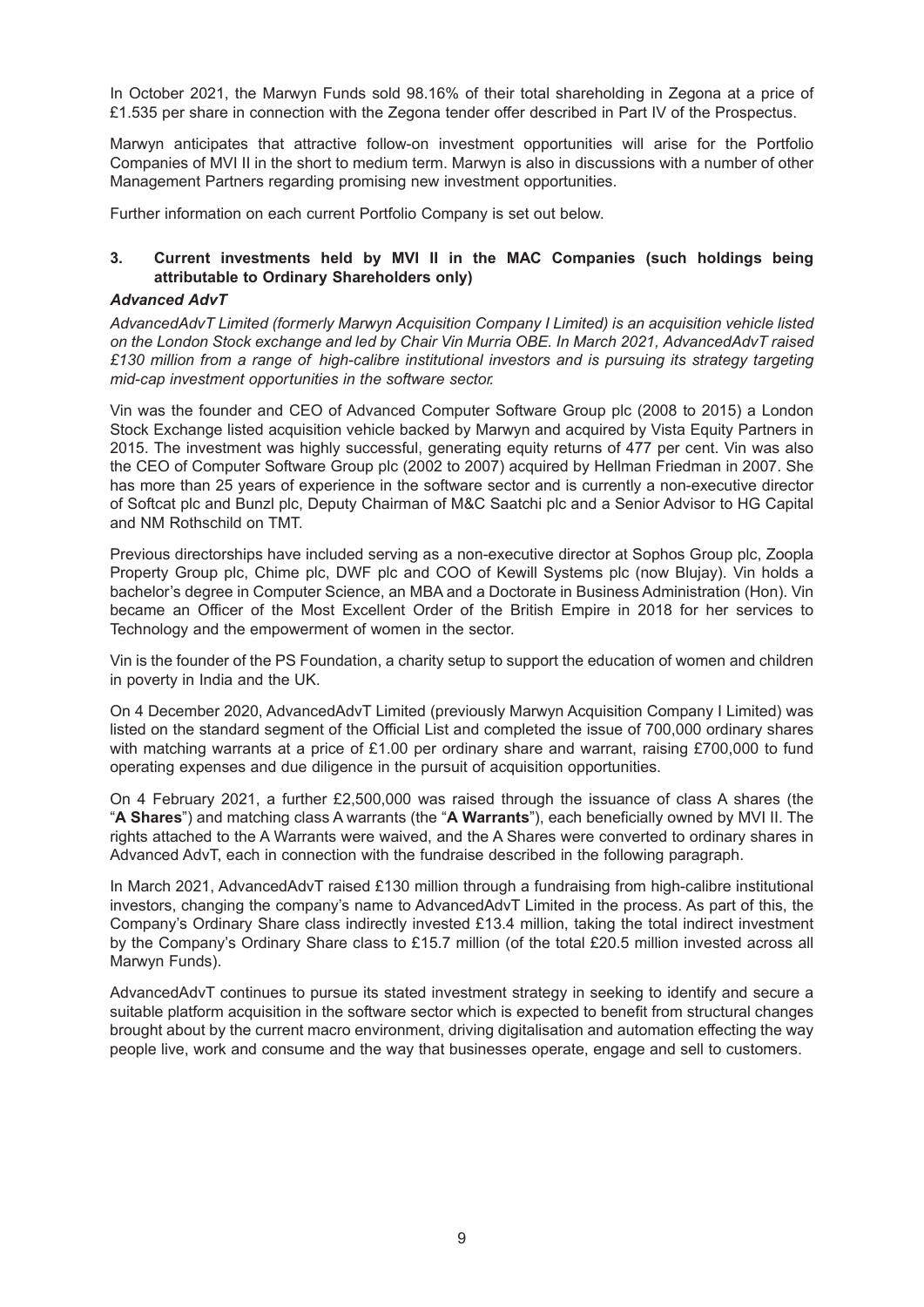As at 30 September 2021, being the date of the Company's latest published estimated Net Asset Values prior to the publication of this Circular:

- The unaudited carrying value of the Company's indirect investment in AdvancedAdvT was £18.9 million, representing 11.8 per cent. of the voting rights in AdvancedAdvT; of which:
	- £18.8 million, representing 11.8 per cent. of the ordinary share voting rights in AdvancedAdvT, is attributable to the Ordinary Shares;
	- £0.1 million, representing the 525,000 ordinary warrants, is attributable to the Ordinary Shares; and
	- Zero is attributable to the 2016 Realisation Shares.
- AdvancedAdvT's share price and market capitalisation was 120.0p and £159.8 million respectively.

The valuations above are derived from:

- in respect of shares held in Advanced AdvT, the market price of Advanced AdvT's shares; and
- in respect of warrants to acquire shares in Advanced AdvT, the warrant valuation derived from the Black Scholes model, in each case as at 30 September 2021.

#### *MAC II & MAC III*

As at the date of publication of this Circular, MAC II and MAC III are effectively identical vehicles. It is anticipated that following recruitment of management teams and Management Partners, MAC II and MAC III will pursue acquisitions in different sectors depending on the background and expertise of the respective management teams and Management Partners.

*Launched as new model acquisition companies, MAC II and MAC III are listed on the Standard Segment of the London Stock Exchange, each, a platform to partner with Management Partners to pursue buy and build strategies in sectors with attractive investment characteristics.*

On 4 December 2020, MAC II and MAC III were listed on the standard segment of the Official List and each completed the issue of 700,000 ordinary shares with matching warrants at a price of £1.00 per ordinary share and warrant, raising £700,000 to fund operating expenses and due diligence costs in the pursuit of acquisition opportunities. Marwyn Funds invested £525,000 in each with the remaining £175,000 being provided by Management Partners of previous Marwyn vehicles.

On 20 April 2021, MAC II and MAC III each raised an additional £12m through the issue of an unlisted class of A shares and matching warrants to pursue their objectives.

MAC II and MAC III were established as a platform for Marwyn to attract industry leading Management Partners with whom the Manager will assist in the origination, assessment, due diligence and acquisition of target companies.

MAC II and MAC III intend to invest in companies that are positioned to take advantage of the structural change arising from an unprecedented acceleration of digitalisation brought about by the current macroeconomic environment, affecting the way people live, work and consume, and the way businesses operate, engage and sell to customers, initially focus on businesses in the media and entertainment, technology and software, consumer e-commerce, healthcare and diagnostics and business to business services sectors, although they may pursue an acquisition opportunity in any industry or sector. The flexible share structure of both MAC II and MAC III can facilitate a broad range of future transactions and is an essential element of their proposition.

As at 30 September 2021, being the date of the Company's latest published estimated Net Asset Values prior to the publication of this Circular:

• The unaudited carrying value of the Company's indirect investment in each of MAC II and MAC III was £9.6 million, representing 57.2 per cent. of the voting rights in each of MAC II and MAC III; of which: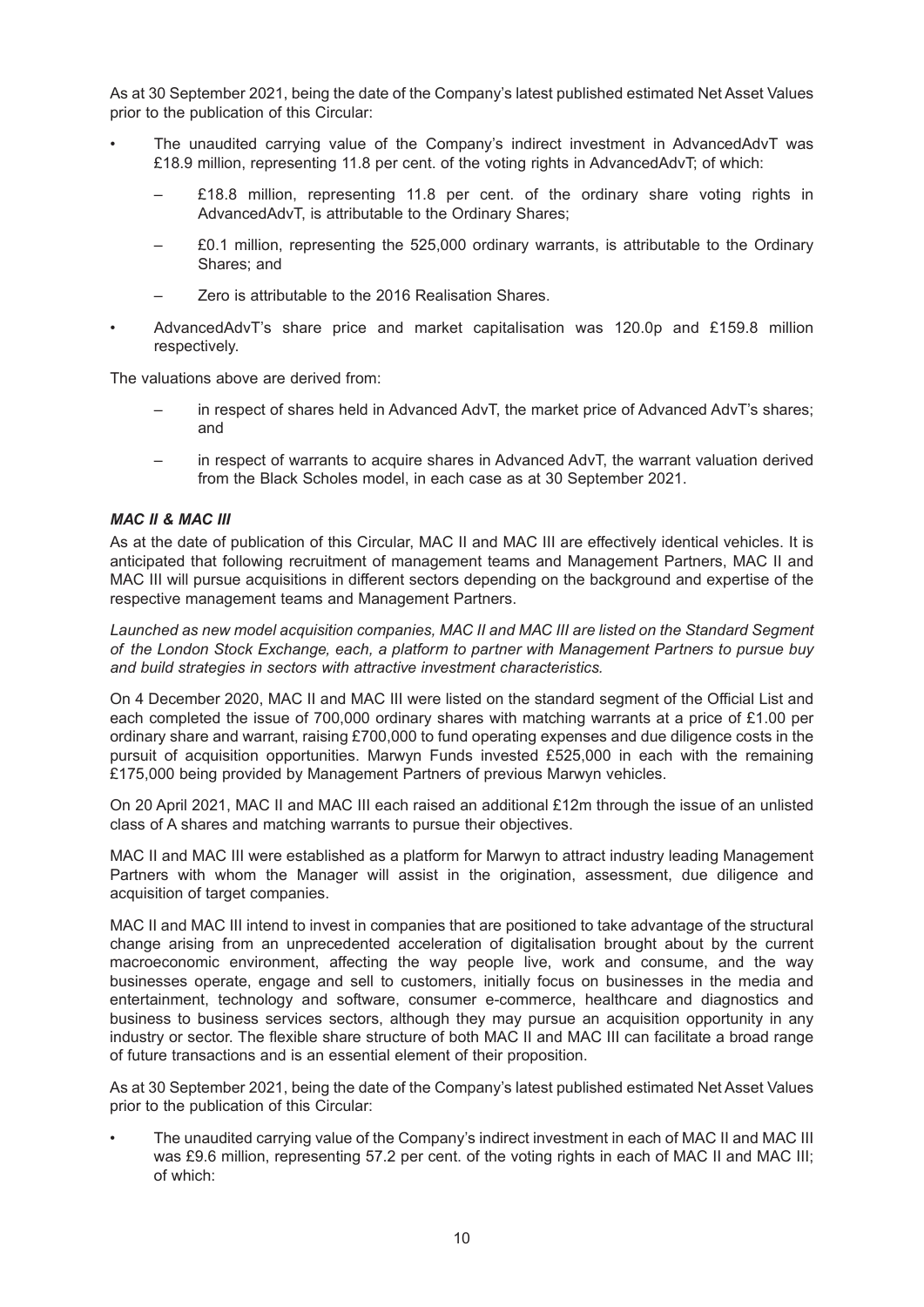- £9.6 million, representing 57.2 per cent. of the voting rights in each of MAC II and MAC III, is attributable to the Ordinary Shares; and
- zero is attributable to the 2016 Realisation Shares.
- Due to an absence of trading, there is no quoted share price for MAC II and MAC III's shares. Valuing each share at a value of 100.0p, as used in the estimated Net Asset Values as at 30 September 2021, the market capitalisation for each of MAC II and MAC III (in respect of the ordinary shares traded on the London Stock Exchange) was £0.7 million, with a further value of £12.0 million in each in respect of the unlisted A shares.

The valuations above are derived from MVI II's internally modelled valuations (which in the case of MAC II and MAC III are approximately the amounts invested at cost) as at 30 September 2021.

### *MAC plc*

*MAC plc is an acquisition vehicle listed on the AIM Market of the London Stock Exchange. It is well-positioned to engage with Management Partners to secure investment opportunities that would specifically benefit from an AIM-listing.*

MAC plc was renamed from Wilmcote Holdings plc to better facilitate the introduction of new management teams and acquisition opportunities generated by association to our investment network. MAC plc is an AIM-listed vehicle which is focussed on transactions in the industrial, manufacturing, engineering, construction, building products or support services sectors. The target company size for MAC plc is expected to be smaller than the other MAC Companies and will focus on opportunities that would specifically benefit from the use of a listing on the AIM Market.

As at 30 September 2021, being the date of the Company's latest published estimated Net Asset Values prior to the publication of this Circular:

- The unaudited carrying value of the Company's indirect investment in MAC plc was £5.0 million, representing 77.7 per cent. of the voting rights in MAC plc; of which:
	- £5.0 million, representing 77.7 per cent. of the voting rights in MAC plc, is attributable to the Ordinary Shares; and
	- zero is attributable to the 2016 Realisation Shares.
- MAC plc's share price and market capitalisation was 1.0p and £6.4 million respectively.

The valuations above are derived from MVI II's internally modelled IPEV compliant valuations as at 30 September 2021.

### **4. Additional investment held by MVI I in SHL (such holding being attributable to Ordinary Shareholders and 2016 Realisation Shareholders)**

### *Silvercloud Holdings Limited ("SHL")*

SHL is the vehicle through which MVI I holds an investment in Le Chameau. Le Chameau is a premium *rubber boot and footwear company, with a highly experienced management team led by Corry Cavell-Taylor, driving growth through its B2B channels in the UK, Europe and US and achieving significant momentum direct to consumers via its e-commerce platform.*

Corry Cavell-Taylor is CEO of Le Chameau Holdings Limited, MD of Bradshaw Taylor Limited and creator of Schöffel Countrywear. Corry has over two decades of experience in the country sports markets worldwide. Corry is on the board of Sigma Sports Holdings Ltd, the leading premium omnichannel bike retailer in the UK, having been co-owner and director since 2009 and is ex-Chairman and director of The Outdoor Industries Association of GB.

Corry started distributing outdoor and country brands over 25 years ago, having taken over Bradshaw Taylor from his father who was the third generation of the family to run the business which was started in 1895 by Corry's Great Grandfather. Bradshaw Taylor distribute the very best brands in outdoor and country clothing and equipment, connecting these brands with retailers and consumers throughout the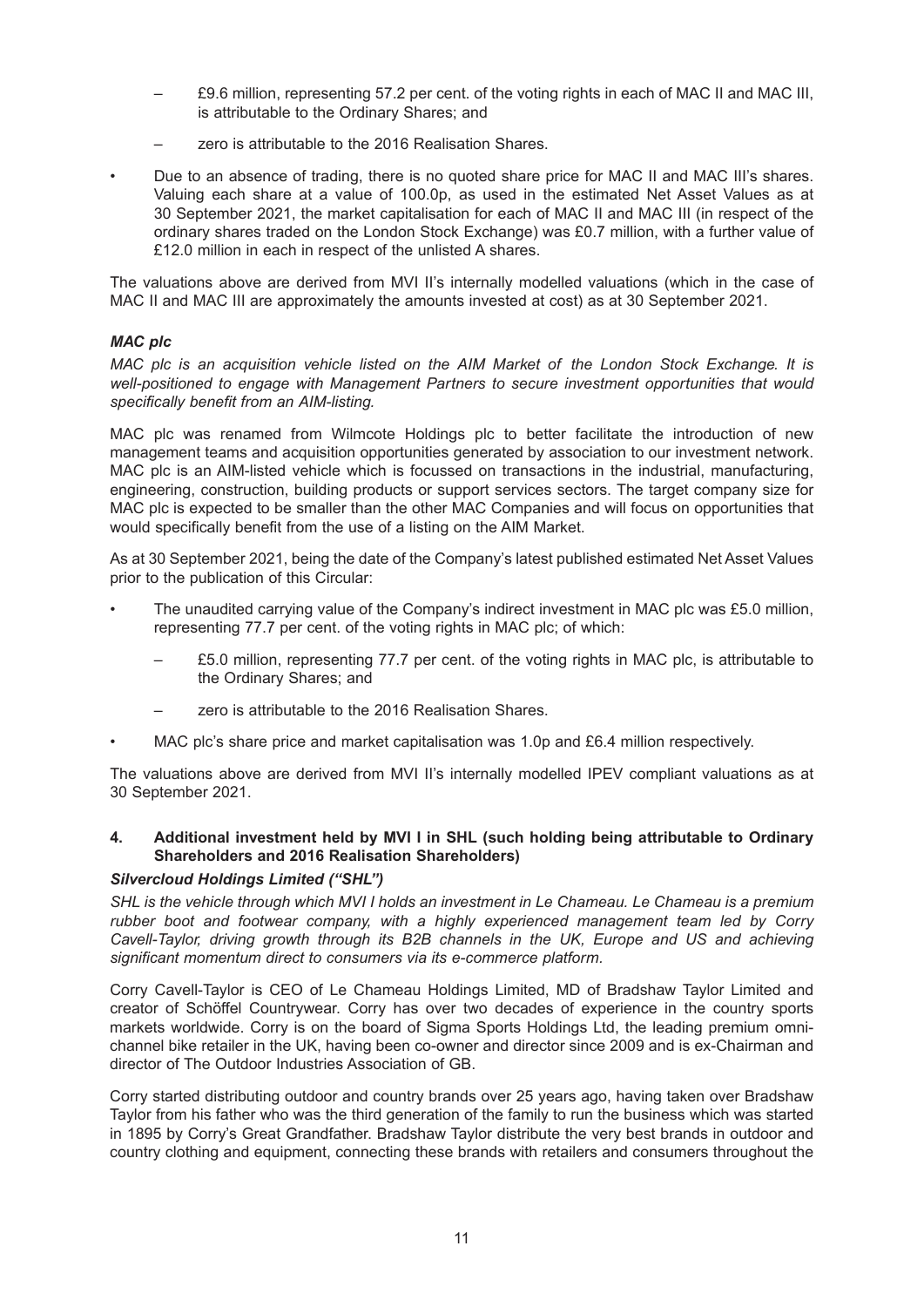UK, Europe & USA. Corey has a BSc from Birmingham University and an MBA from Cranfield School of Management

SHL is an unlisted holding company whose sole investment as at the date of this Circular is a 50 per cent. shareholding in Le Chameau.

Since partnering with Bradshaw Taylor, the global distributor of Schöffel Country, in November 2019 and with Corry Taylor as CEO, Le Chameau has successfully implemented extensive cost-out and integration changes, which have significantly improved the business' ability to achieve profitability and positive cash generation. This has included the closure of the London office, sell-down of excess inventory and consolidation of warehouse, fulfilment and back-office functions with other Bradshaw Taylor operations.

The impact of COVID-19 has been particularly severe on retail markets, with high-street stores being forced to shut in many areas and with significantly decreased footfall when those shops have been able to open. Despite this, Le Chameau's 2020 sales outperformed both prior year and against budget. Le Chameau's retail channel sales have remained relatively stable, due partly to many retailers having a strong online presence (and therefore being able to continue trading through major lockdowns) and also through the significant growth of Le Chameau's online channel sales. COVID-19 has acted as a catalyst for growth in the online segment, driving more consumers to purchase items online and has anecdotally led to higher use of outdoor footwear products during the lockdown periods. Le Chameau has witnessed a large increase in new customers and a step up in conversion rates on the website.

Le Chameau has positive momentum despite a difficult trading environment with COVID-19, headwinds in the broader retail sector and greater costs of UK firms to trade in the EU post-Brexit. The combination of increased forecast sales and reduced costs have resulted in a positive earnings forecast for 2021 and a write-up of MVI I's investment from £4.7 million in December 2019 to £12.3 million in December 2020. With continued growth being delivered into 2021, the investment in Le Chameau was written up further at 31 March 2021 to £14.4 million (£14.0 million of which is attributable to the Company's shareholders).

As at 30 September 2021, being the date of the Company's latest published estimated Net Asset Values prior to the publication of this Circular:

- The unaudited carrying value of the Company's indirect investment in SHL was £14.1 million, representing 97.4 per cent. of the voting rights in SHL; of which:
	- £12.6 million, representing 86.8 per cent. of the voting rights in SHL, is attributable to the Ordinary Shares; and
	- £1.5 million, representing 10.6 per cent. of the voting rights in SHL, is attributable to the 2016 Realisation Shares.

The valuations above are derived from MVI I's internally modelled IPEV compliant valuations as at 30 September 2021.

#### **5. Current investment held by MVI II in Zegona (such holding being attributable to Ordinary Shareholders) and MVI I (such holding being attributable to 2016 Realisation Shareholders)**

### *Zegona Communications plc ("Zegona")*

*Zegona was launched in partnership with ex-Virgin Media executives as an acquisition company targeting the European TMT sector. Following its initial acquisition of Telecable in 2015, and subsequent sale of that business to Euskaltel in 2017 (for which it received cash and share consideration), Zegona* is currently in the process of returning the majority of the proceeds from its stake in Euskaltel following *its recent sale to Masmovil.*

Zegona was co-founded by Marwyn and ex-Virgin Media Executives Eamonn O'Hare (Chairman and Chief Executive Officer) and Robert Samuelson (Chief Operating Officer) listing on AIM in March 2015 as a £30m cash shell. The vehicle's stated investment strategy was to acquire businesses in the large and fragmented European TMT sector via a 'Buy-Fix-Sell' strategy with assets expected to have an enterprise value between £1 billion to £3 billion.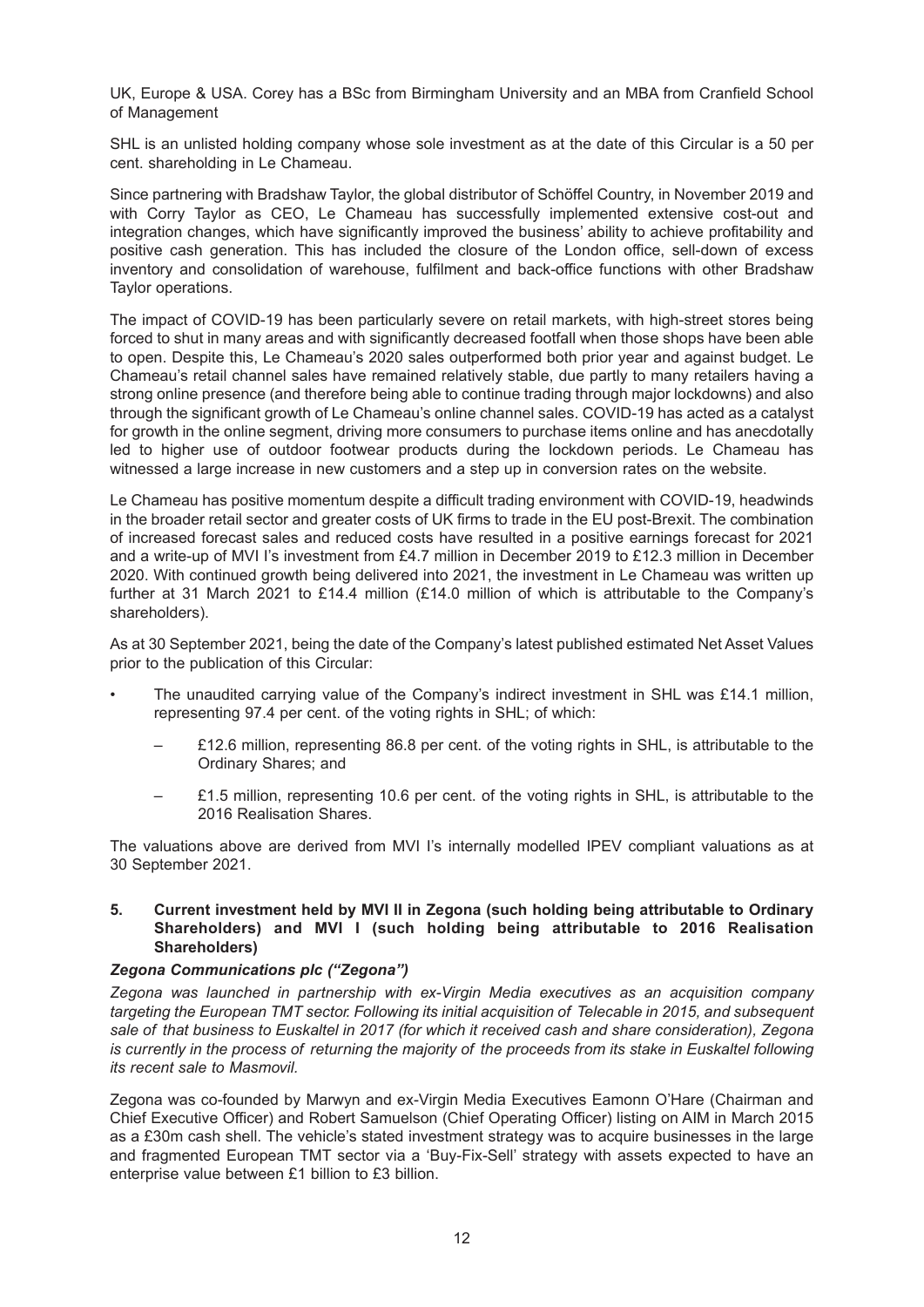Eamonn O Hare's previous role was Chief Financial Officer at the Virgin Media Group, prior to its strategic sale to Liberty Global in 2013 for US\$24 billion. Prior to Virgin Media, Eamonn served as the Chief Financial Officer for the UK division of Tesco plc from 2005 to 2009, before which he was Chief Financial Officer of Energis Communications Limited. Robert Samuelson was the Director of Group Strategy at the Virgin Media Group, and prior to that was a Managing Partner at Virgin Group, heading the Telecoms & Media Sector. Prior to this, Robert co-led Arthur D Little's corporate finance practice.

Zegona acquired Telecable from Carlyle for €640 million in August 2015 with Zegona migrating to the standard segment of the Official List in September 2015. Telecable was founded in the Northern Spanish region of Asturias in 1995 initially as a pure Pay TV provider and had since grown into a regional quad-play telecommunications operator offering Pay TV, Broadband, Mobile and Fixed Telephony, to both residential and business customers.

At the point of Zegona's investment, Telecable, R-Cable and Euskaltel were all market leaders in their respective Northern Spanish regions of Asturias, Galicia and the Basque. Euskaltel announced the acquisition of Telecable from Zegona in May 2017 as part of their consolidation efforts having acquired R-Cable in November 2015. Following the acquisitions Euskaltel became the fifth largest telecommunications operator in Spain.

Zegona received consideration of €686 million which included €186.5 million of cash and 26.8m shares in Euskaltel (15 per cent. ownership post deal), with Robert Samuelson appointed as Zegona's representative on Euskaltel's Board as a Non-Executive Director ("**NED**"). In October 2017, Zegona returned £140 million of cash to shareholders via a tender offer at £2 per share but retained the 15 per cent. stake in Euskaltel as it believed there were various strategic options available for Zegona to drive further growth in Euskaltel.

In February 2019 Zegona raised over £100 million via a placing. Zegona used the proceeds to acquire additional shares in Euskaltel taking Zegona's holding to 21 per cent. and making it the largest shareholder. Eamonn O'Hare was subsequently appointed to Euskaltel's Board as a NED. Zegona used their increased influence to implement a number of changes in Euskaltel including efficiency gains, the appointment of José Miguel García as CEO and the launch of the national expansion under the Virgin brand to achieve greater scale.

On 28 March 2021, MásMóvil, the fourth largest telecommunications operator in Spain which was taken private by KKR, Providene and Cinven in 2020, launched a tender offer to acquire 100 per cent. of Euskaltel for €11.17 per share in cash (the "**Offer**"). The Offer valued Euskaltel's equity at €2.0 billion which equates to an Enterprise Value of €3.5 billion and valued Euskaltel at 10.1x EBITDA and 21x Operating Cash Flow, a significant premium to European telecommunications multiples. MásMóvil received acceptances from 98 per cent. of Euskaltel shareholders and paid the consideration due to shareholders in August 2021.

In May 2021, Zegona announced its intention to return £335 million to shareholders in cash via a capital return contingent on receipt of the proceeds from the proposed acquisition of Euskaltel by MasMovil. The capital return comprised a dividend payment of £5.7 million which was paid on 23 July 2021 and a return of £329.3 million paid via a tender offer in October 2021 following a court-approved capital reduction. Under the tender offer, the Marwyn Funds tendered 98.16% of their shareholding in Zegona at a price of £1.535 per Zegona share, resulting in proceeds of approximately £45.4 million attributable to the Ordinary Shares and approximately £6.7 million attributable to the Company's 2016 Realisation Shares. The remaining cash held by Zegona leaves the business in a position to source its next investment opportunity.

As at 30 September 2021, being the date of the Company's latest published estimated Net Asset Values prior to the publication of this Circular:

- The unaudited carrying value of the Company's indirect investment in Zegona was £52.4 million, representing 15.8 per cent. of the voting rights in Zegona; of which:
	- £45.7 million, representing 13.8 per cent. of the voting rights in Zegona, is attributable to the Ordinary Shares; and
	- £6.7 million, representing 2.0 per cent. of the voting rights in Zegona, is attributable to the 2016 Realisation Shares.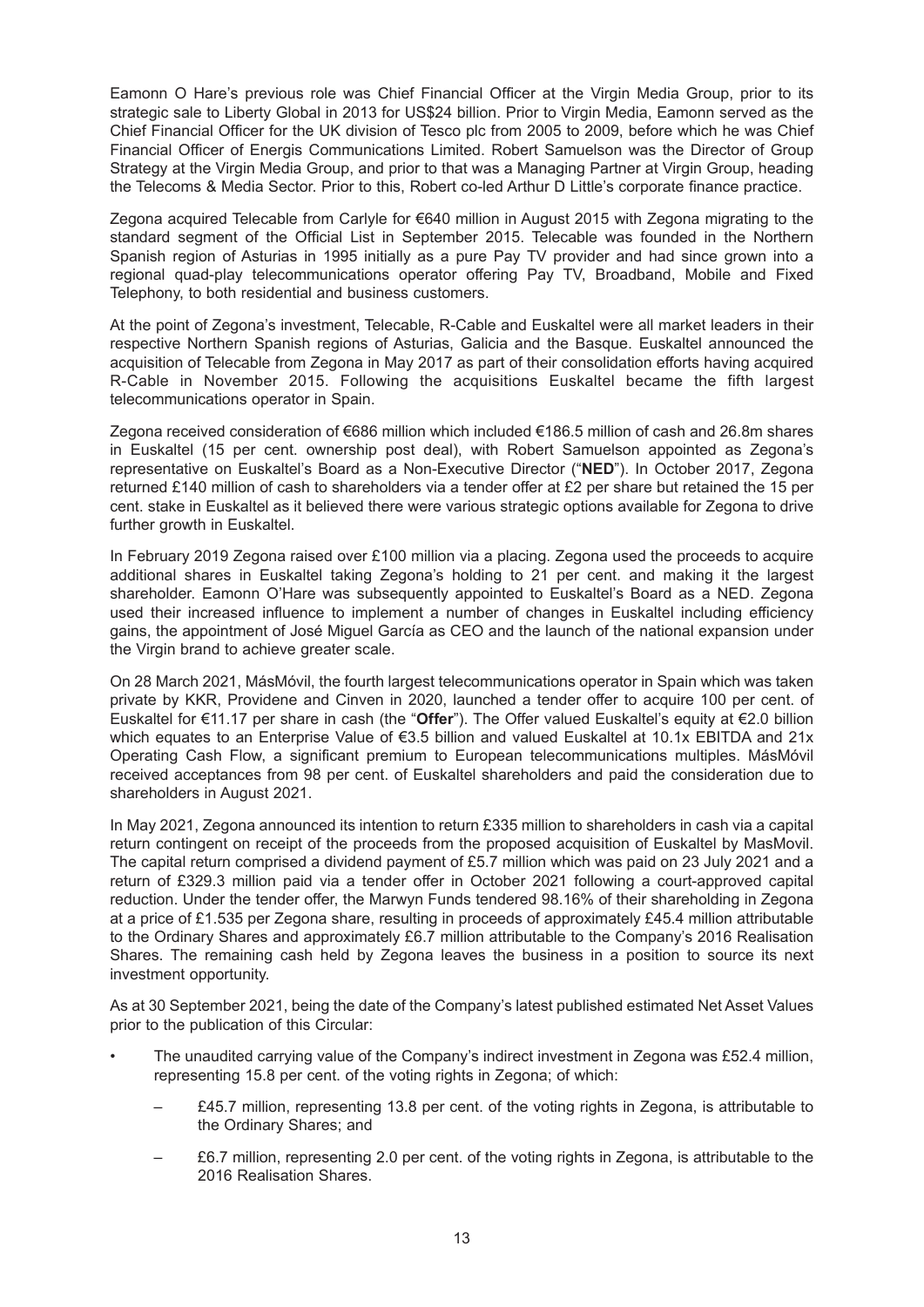• Prior to the tender offer, as at 30 September 2021, Zegona's share price and market capitalisation was 151.5p and £331.7 million respectively. Following completion of the tender offer, whereby 97.97 per cent. of Zegona's ordinary shares were redeemed, Zegona's market capitalisation (based on the same share price) is £6.7 million.

The valuations above are derived from the market price of Zegona's shares as at 30 September 2021.

In October 2021, the Marwyn Funds sold 98.16% of their total shareholding in Zegona at a price of £1.535 per share in connection with the Zegona tender offer described in this paragraph 3 of Part IV of the Prospectus.

Zegona is incorporated in England and its registered office is 8 Sackville Street, London W1S 3DG. The address of Zegona's website is www.zegona.com.

### **6. Pipeline**

Marwyn anticipates that attractive follow-on investment opportunities will arise for the investee companies of MVI II in the short to medium term. Following the sale of 98.16 per cent. of the investment in Zegona, it is anticipated that there will be cash attributable to the Ordinary Shares (on a look through basis) of £51.2 million which the Manager will utilise to support the existing portfolio and launch new acquisition vehicles as considered appropriate.

Marwyn is also in discussions with a number of other Management Partners regarding promising new investment opportunities.

#### **7. Potential VAT Receivable**

In November 2012, an underlying investment of MVI I, Le Chameau Group plc ("**LCG**") (formerly Marwyn Management Partners Plc) sold its holding in Praesepe plc, a company operating in the gaming industry.

At the time of the sale there was an ongoing dispute between the gaming industry and HMRC on the principle of fiscal neutrality. The basis of the dispute was that some similar forms of gambling were treated differently for VAT purposes and test cases were pursued by The Rank Group Plc and Done Brothers (Cash Betting) Ltd.

Based on these test cases, Deloitte LLP and PricewaterhouseCoopers LLP were engaged by Praesepe plc to submit VAT reclaims to HMRC on a contingent fee basis. Certain of these VAT reclaims relate to the period of LCG's ownership and as such, under the terms of the sale agreement, a subsidiary of LCG retained a beneficial interest in the VAT reclaims that related to the period of LCG's ownership. The existence of this contingent VAT reclaim was disclosed in the historic financial statements of LCG which are publicly available. This contingent asset was transferred in 2020 to MVI I as part settlement of the outstanding loan between the LCG group and MVI I.

The Praesepe VAT reclaims stood behind The Rank Group Plc claim ("**Rank 2**"). On 30 June 2021, the First-tier Tribunal ruled in favour of The Rank Group Plc and then on 25 August 2021, HMRC publicly confirmed that it will not appeal the decision made by the First-tier Tribunal. Based on this latest development, it is now anticipated that following due process, the Praesepe VAT reclaims sitting behind the Rank 2 claim will be paid by HMRC, which is expected to result in a cash payment to MVI I.

No amount has previously been recognised in either the annual historic LCG financial statements, or subsequently in the NAV of MVI I due to the high level of uncertainty surrounding the likelihood of any receipt. It is not anticipated that the impact of settlement of the VAT reclaims, after deduction of contingent fees, taxes and other expenses, will be materially more than 5 per cent. of the most recently published NAV of either the Company's Ordinary Shares or 2016 Realisation Shares, however, there remains no certainty over the value of the VAT reclaims that will be repaid by HMRC, nor the timing of receipt of any such VAT reclaims. No amount will be reflected in the Company's published estimated NAV calculations until there is sufficient certainty over the amount receivable.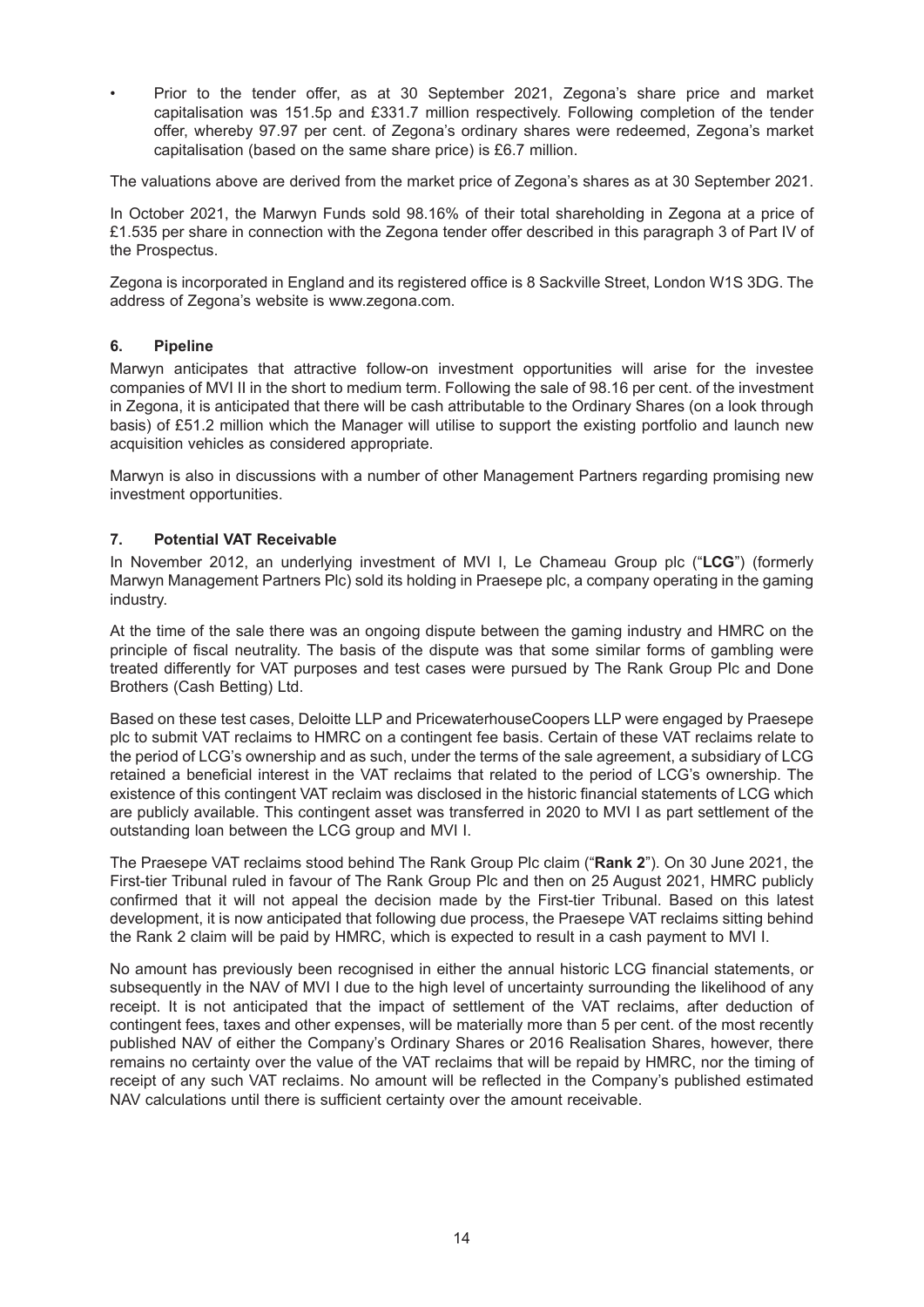#### **8. The Realisation Share Offer**

#### *2021 Realisation Share Offer and MVI II Distribution in Specie*

At five-yearly intervals, the Company is required to offer holders of Ordinary Shares the option to continue with all or some of their existing investment or to redesignate all or some of their Ordinary Shares into Realisation Shares. The first such redesignation completed on 30 November 2016, resulting in the creation of the 2016 Realisation Shares.

In connection with this requirement, the 2021 Realisation Share Offer is being made available to all Ordinary Shareholders other than (subject to certain exceptions), Excluded Shareholders. The 2021 Realisation Share Offer will close at 1:00 p.m. on 23 November 2021, following which the Company will calculate the number of Ordinary Shares to be redesignated as 2021 Realisation Shares (referred to as the "**Realisation Proportion**" of all Ordinary Shares currently in issue).

If any Shareholders elect to receive 2021 Realisation Shares, the Realisation Proportion of assets (including cash) and liabilities (including an accrual for any incentive allocation attributable to the Ordinary Share Interests and the relevant thresholds that must be achieved before such allocation may be paid), attributable to the Company's investment in MVI I will be allocated to a realisation pool as further explained below.

The assets attributable to Ordinary Shares will continue to be managed in accordance with the investment policy and the Ordinary Share Distribution Policy will continue to apply. The Directors intend to continue to invest substantially all of the Company's assets attributable to Ordinary Shares directly in MVI I which, in turn, currently invests the majority of such assets in MVI II. Ordinary Shareholders will therefore continue to be predominantly exposed to the performance of investments held by MVI II.

Under the 2021 Realisation Share Offer, Ordinary Shareholders are being given the opportunity to make their election to receive 2021 Realisation Shares conditional upon the 2021 Realisation Shares being admitted to trading on the Specialist Fund Segment. There may be circumstances where Admission does not occur so Ordinary Shareholders that are unable to hold unlisted shares but who do wish to receive 2021 Realisation Shares in circumstances where they are traded on the Specialist Fund Segment should make their election accordingly.

The rights attributable to the 2021 Realisation Shares are already contained in the Articles and no further Shareholder resolutions are required to approve the implementation of the 2021 Realisation Share Offer.

### *2021 Realisation Share rights*

2021 Realisation Shares carry the same rights as any other series of Realisation Shares issued by the Company. Realisation Shares rank equally and carry the same rights as the Ordinary Shares, save that: (i) the investment policy of the Company and MVI I in respect of any realisation pools is as described in the paragraph "Realisation Share investment policy" below; (ii) the Ordinary Share Distribution Policy does not apply to Realisation Shares; and (iii) Realisation Shares entitle their holders to returns only in respect of realisations made on investments attributable to the relevant realisation pool as described below.

### *Realisation Share investment policy*

Each realisation pool is required to be managed with a view to maximising investment returns, realising investments and making distributions to the holders of Realisation Shares as realisations are made. Each realisation pool is only permitted to invest cash allocated to it upon its creation in follow-on investments into existing investments made within three years of the creation of the relevant realisation pool. Unlike the existing investment policy in respect of the assets relating to the Ordinary Share Interests, cash generated on the sale of an investment in a realisation pool may not be reinvested.

The 2021 Realisation Pool will be permitted to invest cash allocated to it upon its creation in follow-on investments into existing Portfolio Companies and SHL made within three years of the creation of the 2021 Realisation Pool.

Cash in a realisation pool may be held back for reasonable working capital purposes but, subject to such holding back, cash resulting from realisations and cash allocated to the realisation pool on its creation and remaining uninvested on the third anniversary of its creation is required to be promptly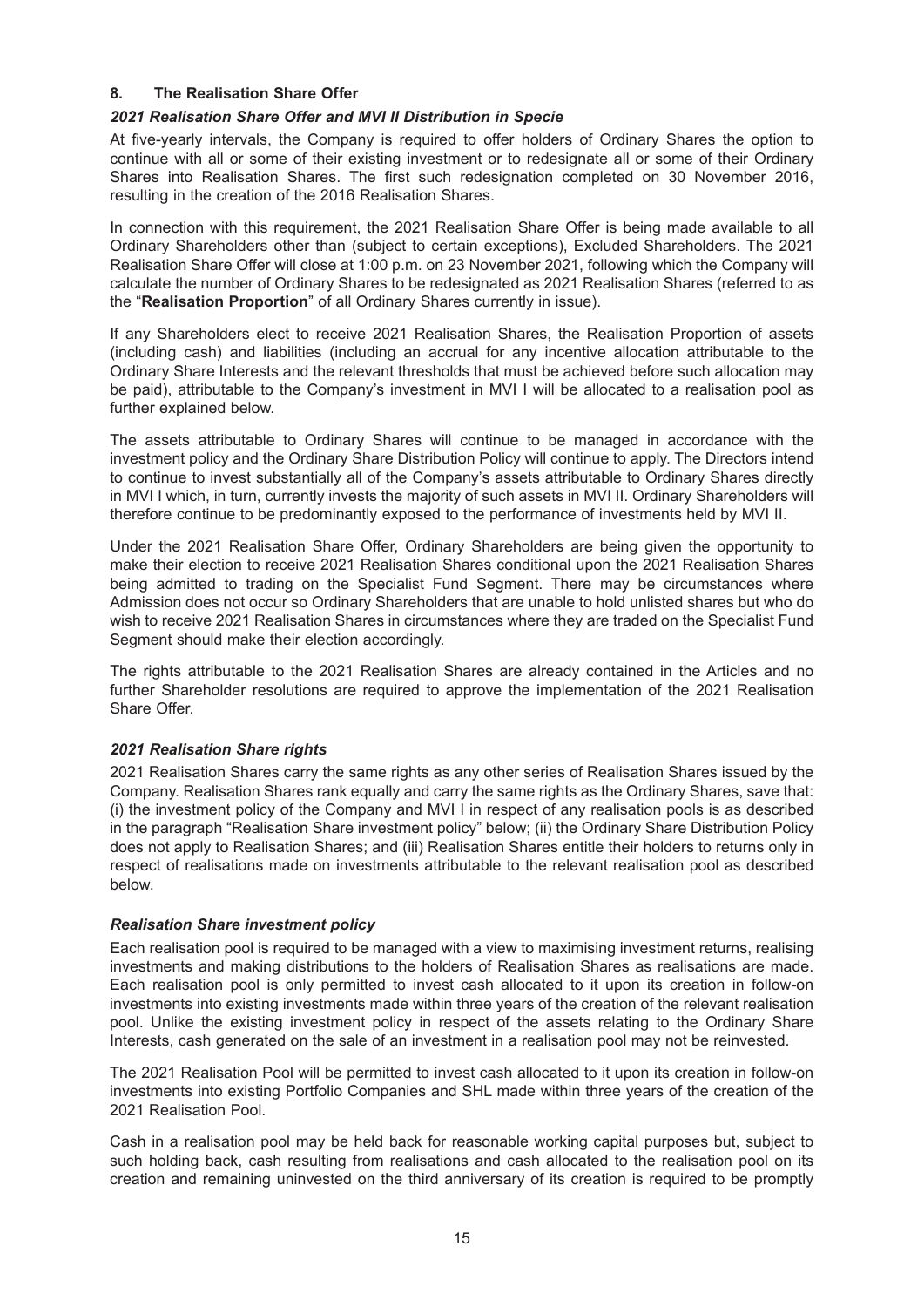returned by MVI I to the Company. Subject to amounts held back for reasonable working capital purposes, this cash will then be distributed to 2021 Realisation Shareholders, net of any crystallised incentive allocation.

Any cash and near cash investments held in the 2021 Realisation Pool after 30 November 2023 will be deducted from the relevant net asset value of the 2021 Realisation Share Interests for the purpose of calculating the management fee payable to the Manager in relation to the 2021 Realisation Pool.

### *Formation of the 2021 Realisation Pool*

In accordance with the terms of the agreement between the Company and MVI I relating to Ordinary Share Interests and Realisation Share Interests in MVI I, on the date prior to the Redesignation, the Company will write to MVI I instructing the conversion of the Realisation Proportion of the Company's Ordinary Share Interests (being Class F interests in MVI I) into Realisation Share Interests (being, specifically, Class R(F)2 Interests) with effect from 30 November 2021.

In order to structurally segregate the interests in Portfolio Companies which are to be attributable to 2021 Realisation Shareholders from interests attributable to Ordinary Shareholders and 2016 Realisation Shareholders, the MVI II Distribution in Specie will be completed immediately following the Redesignation, meaning a proportion of MVI II's interests in Zegona and each MAC Company, together with any other assets held by MVI II including cash balances, equal to the Realisation Proportion, will be distributed to MVI I to be held in respect of the 2021 Realisation Share Interests.

The 2021 Realisation Shares will be solely exposed to investment returns from, and the performance of, the shares in the Portfolio Companies held on their behalf by MVI I in the 2021 Realisation Pool (as well as costs of the Company and MVI I attributable to the 2021 Realisation Shares and the 2021 Realisation Pool respectively). Ordinary Shareholders considering electing for 2021 Realisation Shares should be aware that at no time will 2021 Realisation Shareholders be exposed to the investment performance of, or returns generated by, MVI II with effect from the date of the Redesignation. Any investment returns generated by MVI I after 30 November 2021 from the shares in the Portfolio Companies held by MVI II will belong exclusively to Ordinary Shareholders and will be subject to the Ordinary Share Distribution Policy.

### *General*

There will be no exit penalties for those Ordinary Shareholders electing to redesignate all or some of their Ordinary Shares (or Depository Interests representing Ordinary Shares) as 2021 Realisation Shares or on any future return of capital attributable to the Realisation Shares. Accordingly, it is expected that the Company will return such capital to holders of 2021 Realisation Shares by way of *pro rata* redemptions or repurchases of 2021 Realisation Shares or a tender offer at net asset value.

Admission to trading on the Specialist Fund Segment of the 2021 Realisation Shares will be subject to the receipt of all required consents and approvals, including approval by the London Stock Exchange. The Company and MVI I have irrevocably undertaken that they will use their respective best endeavours to obtain all such consents and approvals as may be required at the relevant time. However, if only a limited number of investors elect to receive Realisation Shares, the Company may be unable to obtain the approval of the London Stock Exchange for Admission.

The Company may, in the future, reduce the level of its investment in the MVI LPs or cease altogether to invest in the MVI LPs. To the extent that any assets of the Company are not invested in the MVI LPs, they will be invested directly by the Company in new investment opportunities consistent with its investment objectives and will also be managed by the Manager.

### **9. Historical returns**

Past performance is not a guarantee of future performance, nor is the past performance of the Company or funds managed by Marwyn a guarantee or indication of the Company's likely future performance.

The Net Asset Value per Ordinary Share increased by 173.5 per cent. (on a NAV total return basis) in the period from the Company's inception in February 2006 to 30 September 2021. NAV total return assumes the reinvestment of dividends paid to shareholders into the Company at NAV and is calculated on a cum-income basis.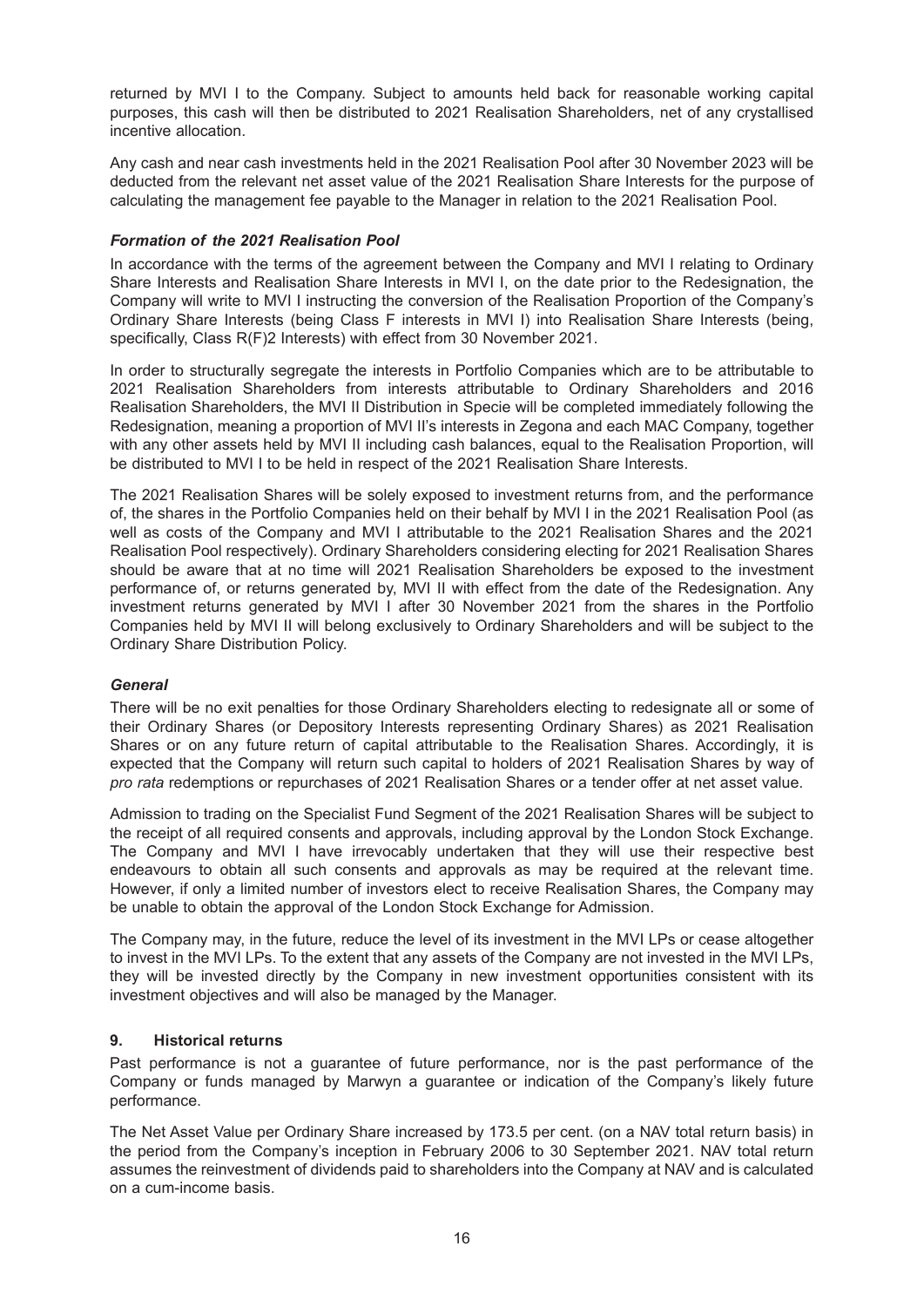The Net Asset Value per 2016 Realisation Share decreased by 4.0 per cent. (on a shareholder total return basis) in the period from the creation of the 2016 Realisation Shares in November 2016 to 30 September 2021. Shareholder total return is calculated as the movement in total shareholder value, including all distributions made to realisation shareholders over the relevant period.

### **10. Ordinary Share Distribution Policy**

### *Ordinary Share Distribution Policy*

The Company's Ordinary Share Distribution Policy is comprised of two parts:

### *Minimum annual return policy*

The Company will deliver a minimum annual return (the "**Minimum Annual Return**") to Ordinary Shareholders by making distributions in each quarter. Pursuant to the Ordinary Share Distribution Policy, in each year the Minimum Annual Return will be maintained or grown on a pence per share basis. In circumstances where the Board decides to make a dividend payment which cannot be funded by income received by MVI I or MVI II, MVI I may make distributions from the capital attributable to Ordinary Share Interests to enable the Company to meet its obligations. Any distribution of the Minimum Annual Return may be made by way of: (i) repurchases of Ordinary Shares; (ii) by payment of dividends; or (iii) a combination of both.

### *Implementation*

Throughout 2020, the Minimum Annual Return was effected via a share repurchase programme which commenced on 1 October 2018 (the "**Buyback Programme**"). Over the course of 2020, MVI I purchased 5,052,845 ordinary shares in the Company for a total of £5,374,604. These Ordinary Shares were converted into exchange shares under the Exchange Procedure and the corresponding limited partnership interests cancelled. The NAV-accretive benefit of these buybacks at a discount to NAV was 4.7p per remaining Ordinary Share. Following feedback from the Company's significant shareholders on the implementation of this policy, the Board determined that, from the start of 2021, the most suitable method to satisfy the minimum distribution was through the payment of dividends rather than through the Buyback Programme. The most recent interim dividends of 2.265p per ordinary share were paid in February, May and August 2021, resulting in a total payment of £1,265,022 each quarter.

A further quarterly dividend of 2.265p per Ordinary Share is expected to be paid in November 2021.

### *Returns following Net Capital Gains policy*

Where MVI I or MVI II disposes of an asset for a Net Capital Gain and the Company has not already returned to Ordinary Shareholders an aggregate amount since 19 November 2013 in excess of 50 per cent. of that gain and any previous such gains pursuant to the Ordinary Share Distribution Policy (Minimum Annual Return payments referred to above are treated as if they had been returns of gains for this purpose), MVI I is required to distribute the difference to the Company. The Company is required, in turn, to make a corresponding distribution to Ordinary Shareholders by way of tender offers, share repurchases or other returns of capital and distributions. Any share repurchases may alternatively be made by MVI I and cancelled using the Exchange Procedure. Returns following a Net Capital Gain may also be made by way of an extraordinary distribution.

The balance of any Profitable Realisation, after the payment of any incentive allocation, will be retained in MVI I and would be available for new and follow-on investments and to meet MVI I's reasonable working capital requirements, although all or part of the balance may be used to augment distributions under the Ordinary Share Distribution Policy.

There is no adjustment, or offset, of any Net Capital Gains for any investments realised at a loss.

### *Implementation*

Since the last distribution made following a Net Capital Gain (following the disposal of the investment in Entertainment One Limited), a total of £39.2 million has been returned to Ordinary Shareholders (including the August 2021 dividend) compared to realised gains attributable to Ordinary Shareholders totalling £34.5 million (including the realised gain arising from the Zegona tender offer completed in October 2021) (50 per cent. of which is £17.2 million). Accordingly, the Company has distributed £22.0 million in excess of what would be required under this policy and realised gains attributable to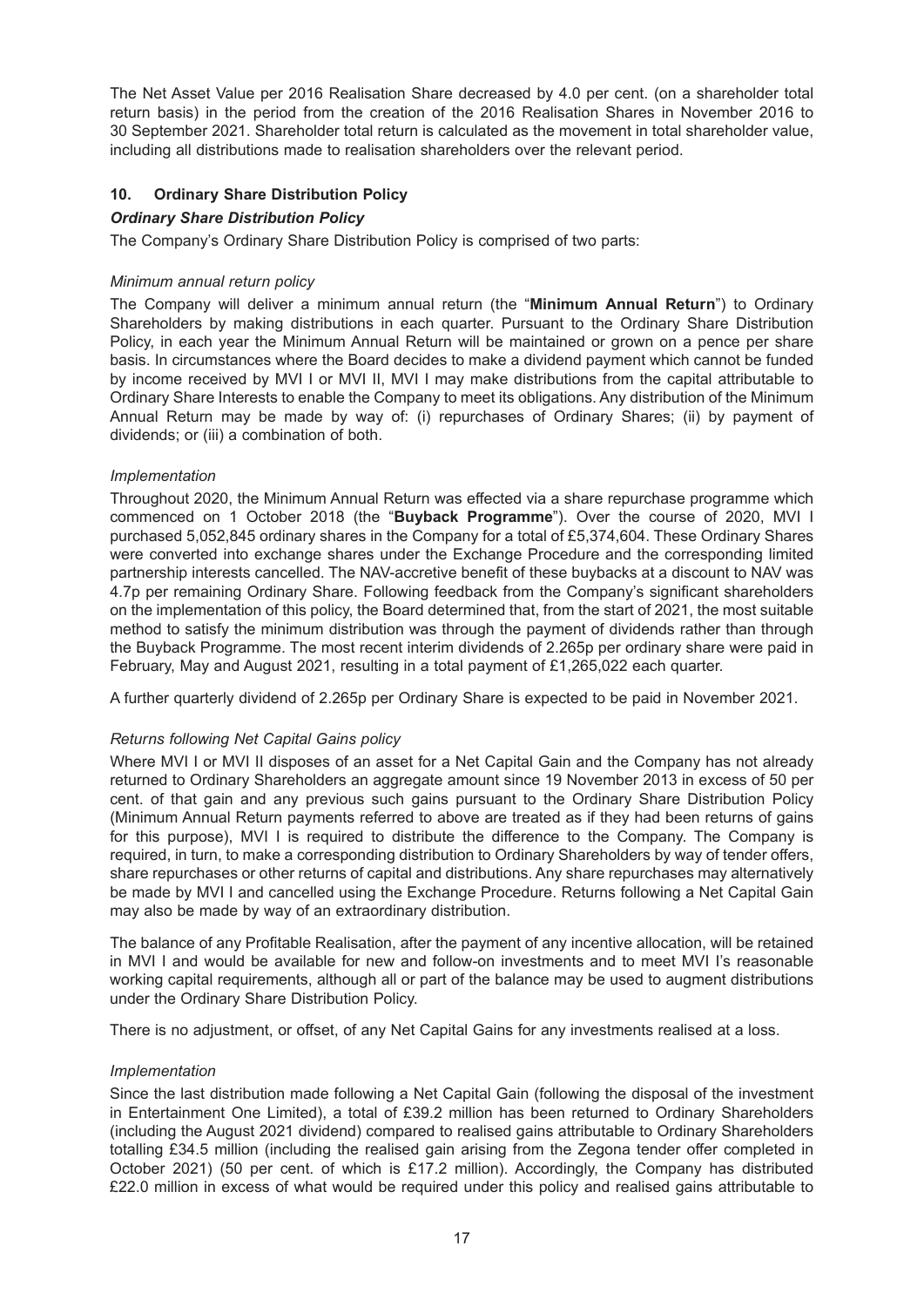Ordinary Shareholders in excess of £44.0 million will be needed before any return on a Profitable Realisation is made. Since the implementation of this policy in November 2013, a total of £66.0 million has been returned to Ordinary Shareholders. For the avoidance of doubt, the Company's Ordinary Share Distribution Policy applies only to the Ordinary Shares. The Realisation Shares carry no rights to participate in the Company's Ordinary Share Distribution Policy.

### **11. Risks applicable to the 2021 Realisation Shares**

### *Unconditional elections for 2021 Realisation Shares may result in the holding of unlisted securities*

The 2021 Realisation Share Offer includes an option for Ordinary Shareholders to elect for 2021 Realisation Shares unconditionally. Whilst the Company and MVI I have each undertaken to use their respective best endeavours to have the 2021 Realisation Shares admitted to trading on the Specialist Fund Segment, Admission remains subject to the eligibility criteria set out in the Admission and Disclosure Standards of the London Stock Exchange. In the event that, for any reason, the London Stock Exchange refuses Admission, any Ordinary Shareholder who has unconditionally elected for 2021 Realisation Shares will, following the Redesignation, hold an unlisted class of securities in the Company. The Company cannot guarantee that Admission will be obtained and this will depend, amongst other things, on the total number and market capitalisation of 2021 Realisation Shares that are to be admitted to trading on the Specialist Fund Segment following the Redesignation. Any Shareholder holding unlisted 2021 Realisation Shares may find it more difficult to sell their 2021 Realisation Shares at a price which could have been obtained were the 2021 Realisation Shares listed, if at all.

Even if Admission is achieved, the Directors expect that if the number of aggregate elections for 2021 Realisation Shares or the number of 2021 Realisation Shareholders is low, then the 2021 Realisation Shares may be highly illiquid notwithstanding Admission.

#### *2021 Realisation Shareholders will not participate in the Ordinary Share Distribution Policy and should not expect realisations to be made on an accelerated basis compared to other classes of Shares*

The 2021 Realisation Shares will not participate in the Company's Ordinary Share Distribution Policy. This means that the 2021 Realisation Shares will not benefit from the quarterly dividends (or any other extraordinary distribution made pursuant to the Ordinary Share Distribution Policy) paid to Ordinary Shareholders.

Further, the portfolio attributable to the 2021 Realisation Shares will not be divested on an accelerated basis as compared to the assets attributable to the Ordinary Shares or the 2016 Realisation Shares. This is of particular relevance in the context of the existing Portfolio Companies, the majority of which are early stage investments in which the Manager anticipates that the Company and the MVI LPs will remain invested for approximately 5-7 years. By way of example, the 2016 Realisation Share class has, since its creation in November 2016, been invested in Le Chameau, and will remain so for the life of the Company's investment in Le Chameau, which may be several years from the date of this Circular. Upon a divestment, the relevant assets attributable to the 2021 Realisation Shares will be divested *pro rata* with those attributable to the Ordinary Shares and the 2016 Realisation Shares, and not in preference to them. Additionally, the majority of the Portfolio Companies are early stage cash shells, which may take a number of years to acquire a target business and subsequently realise substantial value from that target business before the Manager will be able to seek to realise its investment (held on behalf of the Company and the MVI LPs) at an attractive rate of return. Ordinary Shareholders considering electing for 2021 Realisation Shares should therefore not do so on the assumption that a holding of Realisation Shares will result in a short or accelerated period in which investments attributable to Realisation Share Interests will be achieved, if at all.

### *The value and liquidity of the 2021 Realisation Shares may be highly volatile*

The shares of publicly traded companies can have limited liquidity and their share prices can be highly volatile. The price at which the 2021 Realisation Shares may be traded and the price at which investors may realise their investment will be influenced by a large number of factors, some specific to the Company and its operations, and others which may affect companies operating within a particular sector or quoted companies generally. Shareholders should be aware that the value of the 2021 Realisation Shares could go down as well as up, and investors may therefore not recover their original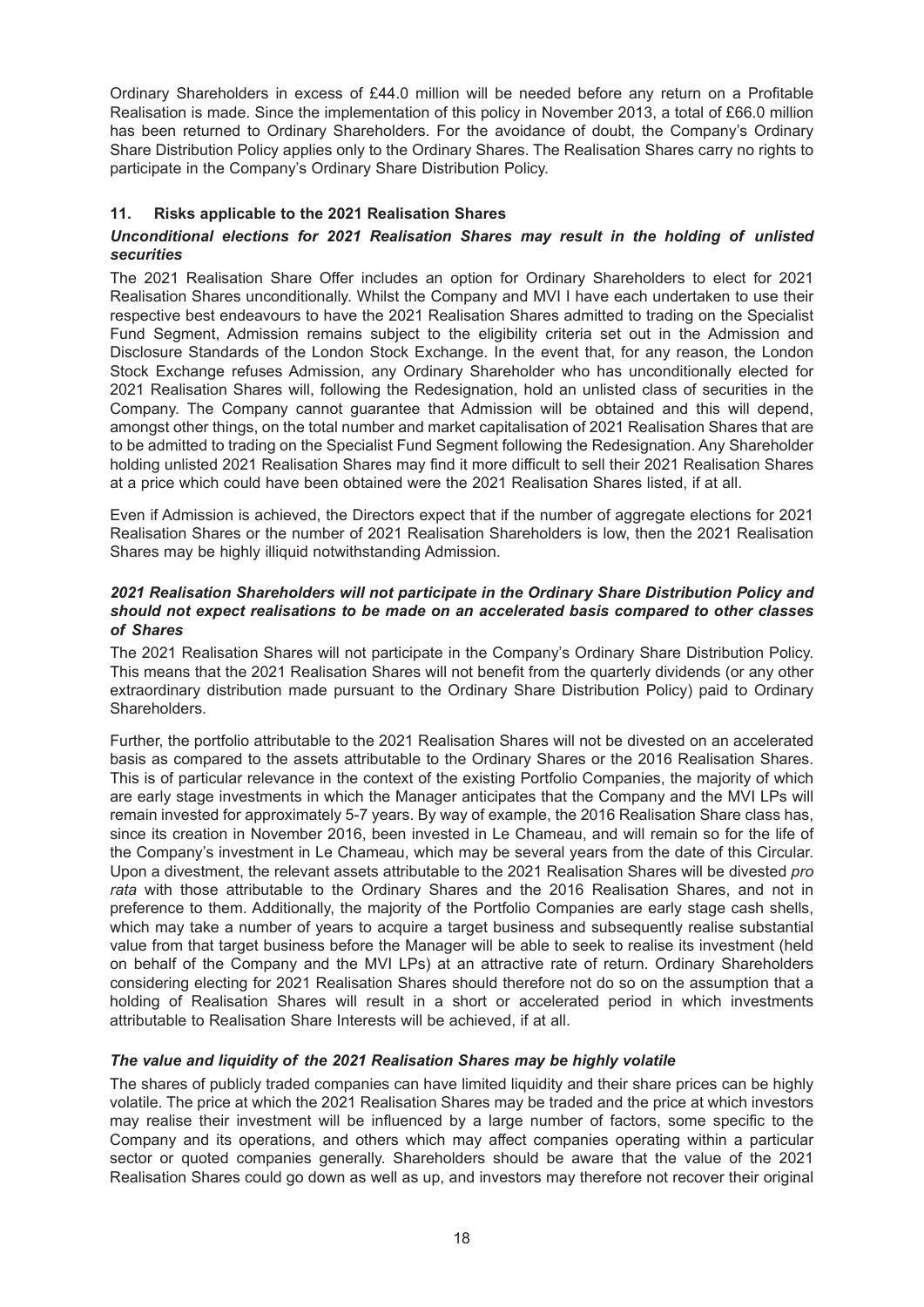investment. Furthermore, the market price of the 2021 Realisation Shares are unlikely to reflect the underlying value of the Company's assets. The 2016 Realisation Shares have not experienced significant trading since their inception in November 2016 and the bid/ask price of the 2016 Realisation Shares as at 18 October 2021, being the latest practicable date prior to publication of this Circular, was 55p (Bid:165p/Offer:220p).

### **12. Action to be taken**

### **IF YOU DO NOT WISH TO PARTICIPATE IN THE 2021 REALISATION SHARE OFFER IN RESPECT OF ANY OF YOUR ORDINARY SHARES OR ORDINARY SHARE DEPOSITORY INTERESTS OR YOU ARE AN EXCLUDED SHAREHOLDER, YOU DO NOT NEED TO TAKE ANY ACTION**

### (a) *Holders of Ordinary Shares in certificated form*

If you are a holder of Ordinary Shares in certificated form, you will find enclosed with this Circular a Form of Election in respect of the 2021 Realisation Share Offer. If you wish to participate in the 2021 Realisation Share Offer, please complete the Form of Election and return it, along with the representative Ordinary Share certificates, in accordance with the instructions printed thereon by post or, during normal business hours only, by hand as soon as possible but in any event so as to be received by Link Group, Corporate Actions, 10th Floor, Central Square, 29 Wellington Street, Leeds, LS1 4DL no later than 1 p.m. on 23 November 2021. A pre-paid envelope is enclosed for your use. If a Form of Election, with the accompanying Ordinary Share certificates, is not lodged so as to be received by the time mentioned in the instructions printed thereon, it will be invalid.

The Company reserves the absolute right to inspect (either itself or through its agents) all Forms of Election and may consider void and reject any Form of Election that does not, in the Company's sole judgement (acting reasonably), meet the requirements of the 2021 Realisation Share Offer. The Company also reserves the absolute right to waive any defect or irregularity in relation to the acceptance of the 2021 Realisation Share Offer by Ordinary Shareholders, including any Form of Election (in whole or in part) which is not entirely in order or which is received after the Closing Date or missing share certificate(s) and/or other document(s) of title or an indemnity acceptable to the Company in lieu thereof. None of the Company, the Receiving Agent or any other person will be under any duty to give notification of any defects or irregularities in acceptances under the 2021 Realisation Share Offer or incur any liability for failure to give any such notification.

### (b) *Holders of Ordinary Share Depository Interests*

To elect to participate in the 2021 Realisation Share Offer in respect of Ordinary Share Depository Interests held in uncertificated form, you should send (or if you are a CREST sponsored member procure that your CREST sponsor sends) to Euroclear a TTE Instruction in relation to your Ordinary Share Depository Interests. A TTE Instruction to Euroclear must be properly authenticated in accordance with Euroclear's specifications for Transfer to Escrow and must contain the following details:

- the corporate action number of the 2021 Realisation Share Offer, which is allocated by Euroclear and will be available on screen from Euroclear;
- the number of Ordinary Share Depository Interests in respect of which you wish to elect to participate in the 2021 Realisation Share Offer;
- your Member Account ID;
- your participant ID;
- the participant ID of the escrow agent, in its capacity as a CREST receiving agent, which is RA10;
- the Member Account ID of the escrow agent depending on whether or not your election to receive 2021 Realisation Shares is conditional on Admission occurring is: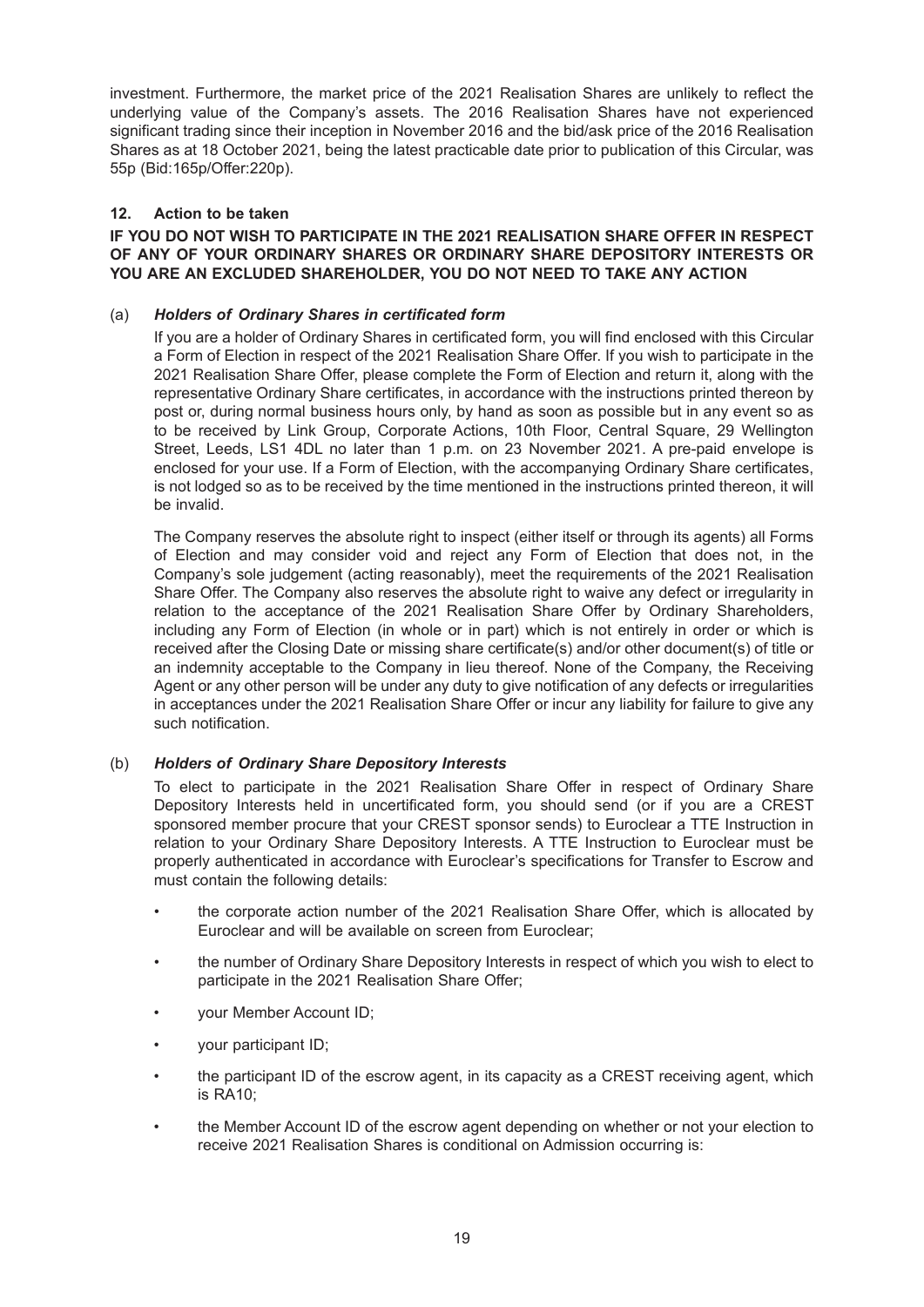- where the election is conditional on the 2021 Realisation Shares being admitted to the Specialist Fund Segment – 21412SFS; or
- where the election is not conditional on the 2021 Realisation Shares being admitted to the Specialist Fund Segment – 21412NON;
- the intended settlement date for the 2021 Realisation Share Offer, being 23 November 2021;
- the ISIN of the Ordinary Shares, which is: KYG5897M1740;
- input with the standard delivery instruction, priority 80; and
- a contact name and telephone number in the shared note field.

You should note that Euroclear does not make available special procedures in CREST for any particular corporate action. Normal system timings and limitations will therefore apply in connection with a TTE Instruction and its settlement. You should therefore ensure that all necessary action is taken by you (or by your CREST sponsor) to enable a TTE Instruction relating to your Ordinary Share Depository Interests to settle prior to 1.00 p.m. on 23 November 2021. In this connection, you are referred in particular to those sections of the CREST Manual concerning practical limitations of the CREST system and timings.

A CREST sponsor who sends or is treated as sending a valid dematerialisation instruction in accordance with the above procedures, will thereby represent and warrant that it is not an, and is not sending the dematerialisation instruction on behalf of any, Excluded Shareholder.

#### *General*

Full details of the action to be taken are set out in this Circular and, in respect of certificated holders, in the instructions on the Form of Election.

#### **YOU SHOULD READ THE WHOLE OF THE PROSPECTUS, WHICH CONTAINS THE MATERIAL TERMS OF THE REALISATION SHARE OFFER, AND NOT JUST THIS CIRCULAR WHEN DECIDING WHAT ACTION TO TAKE.**

The attention of Excluded Shareholders is drawn to the section headed "Excluded Shareholders and US Securities law" at paragraph 5 of Part II of this Circular.

Further details on the election provisions and the outcomes of the respective choices are set out in Part II of this Circular.

If you have recently sold or otherwise transferred any of your Ordinary Shares or Ordinary Share Depository Interests, have not received a Form of Election to which you think you are entitled or have any questions relating to this Circular or the completion and return of a Form of Election, please call Link Group on 0371 664 0321. Calls are charged at the standard geographic rate and will vary by provider. Calls outside the United Kingdom will be charged at the applicable international rate. The helpline is open between 9.00 am – 5.30 pm, Monday to Friday excluding public holidays in England and Wales. Please note that Link Group cannot provide any financial, legal or tax advice and calls may be recorded and monitored for security and training purposes.

Yours faithfully

## **Robert Ware**

*(Non-executive Chairman)*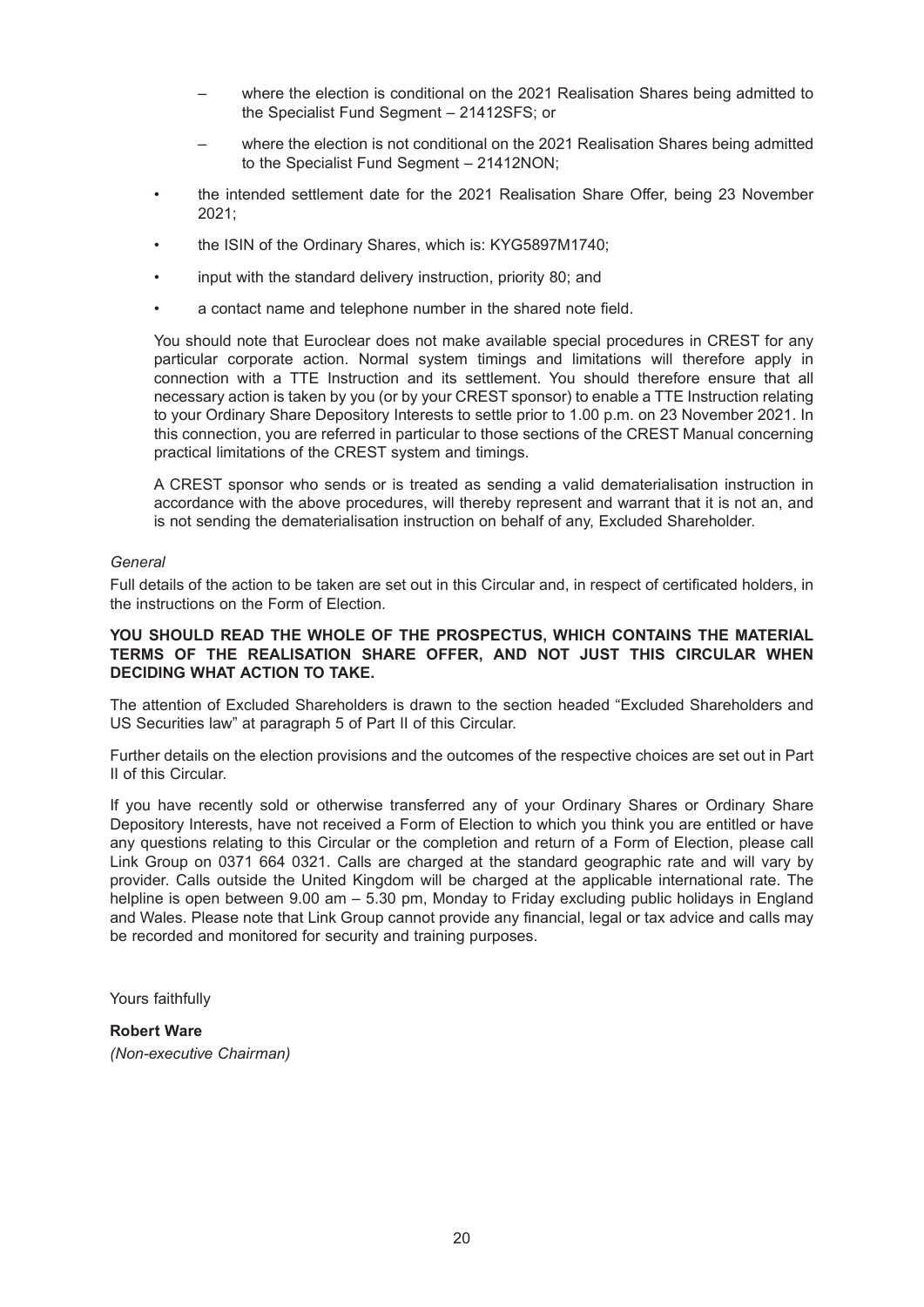## **PART II**

## **FURTHER DETAILS OF THE 2021 REALISATION SHARE OFFER**

### **1. Election process and Specialist Fund Segment eligibility**

Enclosed with this Circular is a Form of Election for Ordinary Shareholders who hold their Ordinary Shares in certificated form and instructions for holders of Ordinary Share Depository Interests in CREST are set out in paragraph 12 of Part I of this Circular.

The 2021 Realisation Share Offer has two alternative options for Ordinary Shareholders who wish to elect, in whole or in part, for 2021 Realisation Shares:

- 1. Option 1 allows Ordinary Shareholders to elect to redesignate some or all of their Ordinary Shares as 2021 Realisation Shares under any circumstance (including where Admission does not occur); and
- 2. Option 2 allows Ordinary Shareholders to elect to redesignate some or all of their Ordinary Shares as 2021 Realisation Shares, conditional only on Admission occurring.

The purpose of the inclusion of Option 2 is to allow Shareholders who have (conditionally) elected for 2021 Realisation Shares the opportunity to retain a holding of Ordinary Shares in circumstances where the Company and MVI I, having complied with their undertaking to use their respective best endeavours to procure Admission, are unable to procure Admission.

The Company anticipates that, following the Company's application for Admission, the only basis on which such application would be unsuccessful would be if the 2021 Realisation Shares were deemed by the London Stock Exchange to be ineligible for admission to the Specialist Fund Segment under the eligibility criteria set out in the London Stock Exchange's Admission and Disclosure Standards. Circumstances under which the 2021 Realisation Shares would be deemed to be ineligible for admission to the Specialist Fund Segment include there being an insufficient number of Ordinary Shares redesignated as 2021 Realisation Shares to constitute an "orderly market" in the 2021 Realisation Shares.

If the London Stock Exchange deems there to be an insufficient number of 2021 Realisation Shares to constitute an orderly market for the purposes of the Specialist Fund Segment, or refuses to grant Admission for any other reason, then all Ordinary Shareholders that elect for Option 2 above will automatically not have their Ordinary Shares redesignated as 2021 Realisation Shares and will instead remain as Ordinary Shareholders in respect of the number of Ordinary Shares for which Option 2 was elected.

### **2. Further 2021 Realisation Share Offer information**

An Ordinary Shareholder is entitled to elect to redesignate up to 100 per cent. of his or her Ordinary Shares as 2021 Realisation Shares. Since no voting rights will either be created or lost as a consequence of Ordinary Shareholders electing to redesignate some or all of their Ordinary Shares as 2021 Realisation Shares, the 2021 Realisation Share Offer will have no dilutive effect on existing **Shareholders** 

2021 Realisation Shareholders will be exposed to a new class of Realisation Share Interests, comprised of Class R(F)2 Interests.

Class  $R(F)2$  Interests will be managed alongside Class  $R(F)1$  interests in MVI I according to the applicable investment policy in each case.

The rights and restrictions applicable to the 2021 Realisation Shares are set out in the Articles and summarised in paragraph 3 of Part X of the Prospectus. The results of the 2021 Realisation Share Offer, including the number of Ordinary Shares to be redesignated as 2021 Realisation Shares, will be communicated to Shareholders through an RIS announcement on 28 November 2021.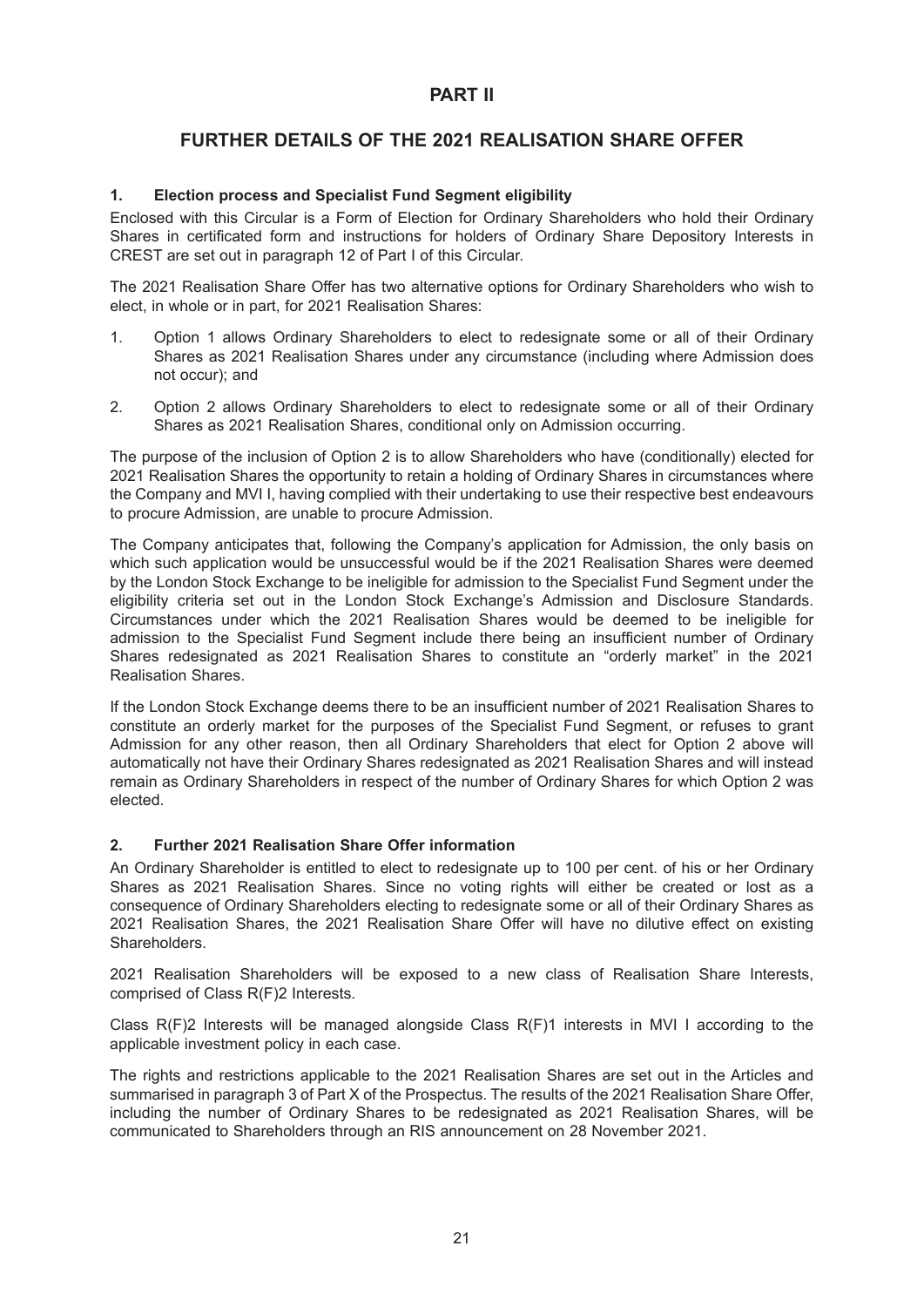The 2021 Realisation Share Offer is being made available to all Ordinary Shareholders in the Company other than Excluded Shareholders (as outlined in paragraph 5 below).

### **3. Admission, dealings and CREST**

An application will be made to the London Stock Exchange for admission of the 2021 Realisation Shares to trading on the Specialist Fund Segment. The securities being admitted to trading are 2021 Realisation Shares of the Company of 0.0001p each. The ISIN of the 2021 Realisation Shares is KYG5897M2243, and the SEDOL of the 2021 Realisation Shares is BMTPR97. It is expected that the Redesignation will be completed, Admission (if permitted) will become effective and that dealings on the Specialist Fund Segment for normal settlement in the 2021 Realisation Shares will commence at 8:00 a.m. on 30 November 2021. Dealings on the London Stock Exchange before Admission will only be settled if Admission takes place. All dealings in 2021 Realisation Shares prior to commencement of unconditional dealings will be at the sole risk of the parties concerned.

Where applicable, definitive share certificates in respect of the 2021 Realisation Shares are expected to be despatched, by post at the risk of the recipients, to the relevant holders, not later than 14 December 2021. The 2021 Realisation Shares will be in registered form and will also be capable of being held in uncertificated form through 2021 Realisation Share Depository Interests as described below. Prior to the despatch of definitive share certificates in respect of any 2021 Realisation Shares which are to be held in certificated form, transfers of those 2021 Realisation Shares will be certified against the register of members of the Company. No temporary documents of title will be issued.

CREST is a paperless settlement procedure enabling securities to be evidenced other than by certificate and transferred otherwise than by written instrument. The securities of companies incorporated in the Cayman Islands cannot be admitted to CREST and the 2021 Realisation Shares are therefore not capable themselves of being admitted to CREST. Such securities can, however, be held by a nominee company which issues securities constituted under English law, called depository interests, on a one-for-one basis to the CREST account of the individual shareholder. These depository interests can then be admitted to and settled within CREST like any other CREST security. CREST is a voluntary system and shareholders who wish to receive and retain share certificates will be able to do so.

The Company, through the Depository, has established a depository arrangement whereby 2021 Realisation Share Depository Interests will be issued to Shareholders who wish to hold their 2021 Realisation Shares in electronic form in CREST. Further details are set out at paragraph 5 below.

For the avoidance of doubt, any Ordinary Shareholders who elect to redesignate some (but not all) of their Ordinary Shares as 2021 Realisation Shares will, following the Redesignation:

- (a) if the Shareholder holds his or her Shares in certificated form, receive one share certificate representing the Shareholder's Ordinary Shares and another share certificate representing the Shareholder's 2021 Realisation Shares; or
- (b) if the Shareholder holds his or her Depository Interests representing Shares in CREST, have their CREST account credited with Ordinary Share Depository Interests and 2021 Realisation Share Depository Interests.

The Redesignation will be effected pursuant to a resolution of the Directors in accordance with the Articles and the Companies Act.

### *Transfer restrictions*

The 2021 Realisation Shares issued, if in certificated form, will bear a legend evidencing such restrictions appearing on the front or back of the certificates evidencing them as the directors may from time to time determine.

### **4. 2021 Realisation Share Depository Interests**

The 2021 Realisation Share Depository Interests will be created pursuant to, and issued on, the terms of the Deed Poll. Shareholders who elect to hold their 2021 Realisation Shares in uncertificated form through the Depository will be bound by the terms of the Deed Poll, the provisions of which are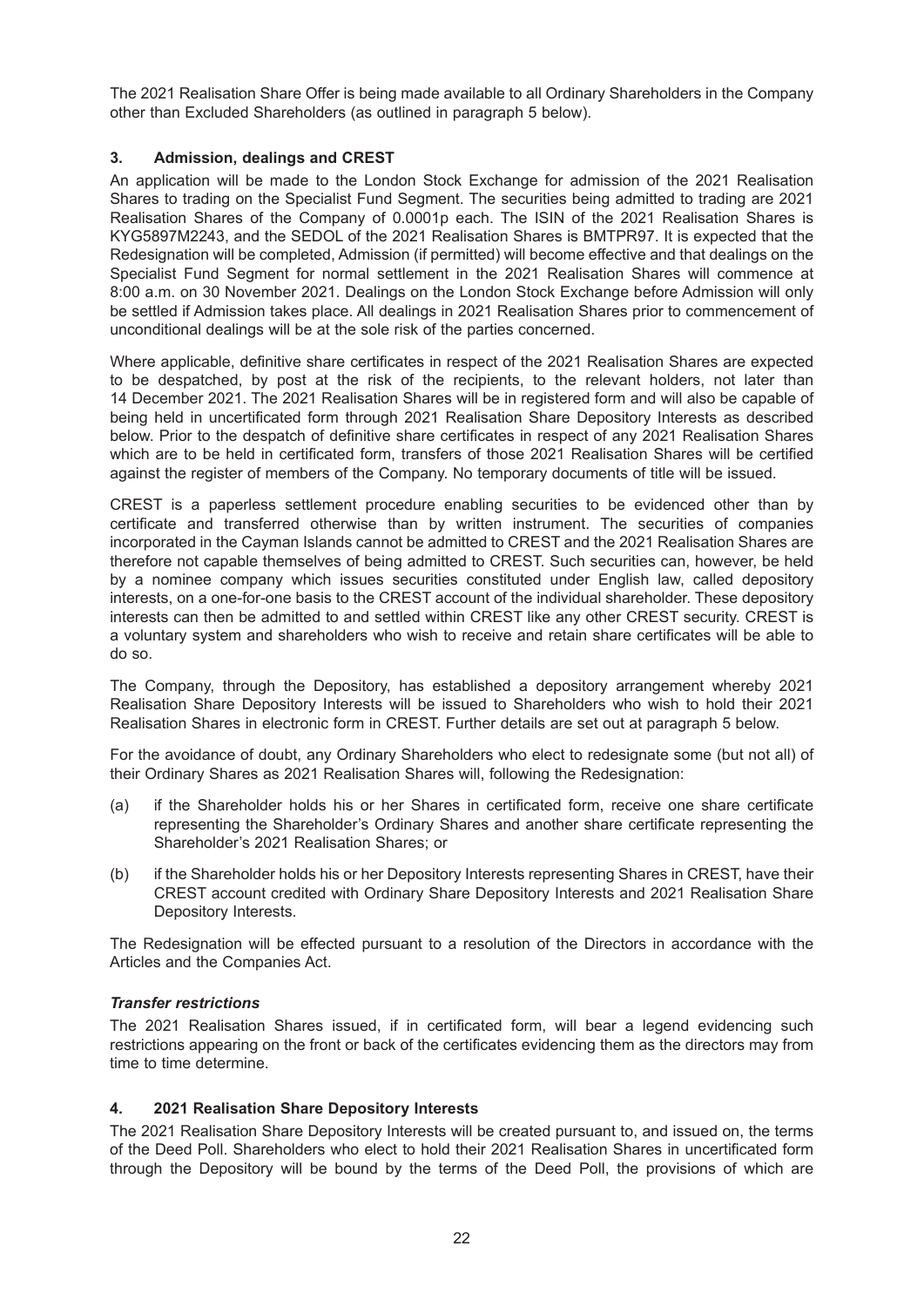expressed to bind all holders of Depository Interests, future and present. Further details relating to the Deed Poll are set out in Part X of the Prospectus.

2021 Realisation Shares to be held in uncertificated form will be redesignated as 2021 Realisation Shares from Ordinary Shares held by the Depository or nominated custodian. Accordingly, in respect of those 2021 Realisation Shares held by shareholders in uncertificated form, the Company's register will show the Depository (or its custodian, as appropriate) as the legal holder of such shares. The beneficial interest in the 2021 Realisation Shares will, however, remain with the holders of the 2021 Realisation Share Depository Interests who will be entitled to receive and exercise (or procure the exercise of) all of the rights attaching to such shares.

An application will be made for the 2021 Realisation Share Depository Interests to be admitted to CREST with effect from Admission. The 2021 Realisation Share Depository Interests will have the same international security identification number (ISIN) as the underlying shares and will not require a separate application for admission to trading on the Specialist Fund Segment.

### **5. Excluded Shareholders and US Securities law**

In order to avoid any inadvertent breach of overseas securities laws, Excluded Shareholders shall be deemed to have elected not to participate in the 2021 Realisation Share Offer. Notwithstanding any other provision of this Circular, the Company reserves the right to permit any Excluded Shareholders to participate in the 2021 Realisation Share Offer if the Directors, in their sole and absolute discretion, are satisfied at any time prior to the Closing Date that the transaction in question is exempt from, or not subject to, the legislation or regulations giving rise to the restrictions in question.

The 2021 Realisation Shares have not been and will not be registered under the relevant laws of any state, territory or other jurisdiction of the United States and may not be offered, sold, resold, taken up, transferred, delivered or distributed, directly or indirectly, into, in or within the United States except pursuant to an applicable exemption from the registration requirements of the US Securities Act.

Each person who makes an election for 2021 Realisation Shares outside the United States will be deemed by its election to have represented and agreed on its behalf and on behalf of any person or account for which it is acting, that:

- (a) it is electing to receive the 2021 Realisation Shares from the Company in an "offshore transaction" as defined in Regulation S under the US Securities Act ("**Regulation S**");
- (b) the 2021 Realisation Share Offer has not been made to it by means of any "directed selling efforts" as defined in Regulation S; and
- (c) it is not a US Person (as defined in Regulation S) ("**US Person**") and is not making an election for 2021 Realisation Shares for the account or benefit of any US Person.

Each person who makes an election for 2021 Realisation Shares inside the United States will be deemed by its election to have represented and agreed on its behalf and on behalf of any person or account for which it is acting, that:

- (a) it is a qualified institutional buyer (as defined in Rule 144A under the US Securities Act) ("**QIB**") that is also a qualified purchaser (as defined in Section 2(a)(51) of the US Investment Company Act of 1940, as amended (the "**US Investment Company Act**")) ("**QP**"); and
- (b) the 2021 Realisation Share Offer has not been made to it by means of any form of "general solicitation" or "general advertising" (as such terms are defined in Regulation D under the US Securities Act).

The 2021 Realisation Shares will be "restricted securities" within the meaning of Rule 144(a)(3) under the US Securities Act. Resales of 2021 Realisation Shares may only be made; (i) outside the United States to non-US Persons within the meaning of, and in reliance on, Regulation S; or (ii) within the United States to investors that are QIBs and also QPs. The Company will require the provision of a letter by investors in the United States and any transferees in the United States containing representations as to status under the US Securities Act and the US Investment Company Act. The Company will refuse to issue or consent to the transfer of 2021 Realisation Shares to investors that do not meet the foregoing requirements.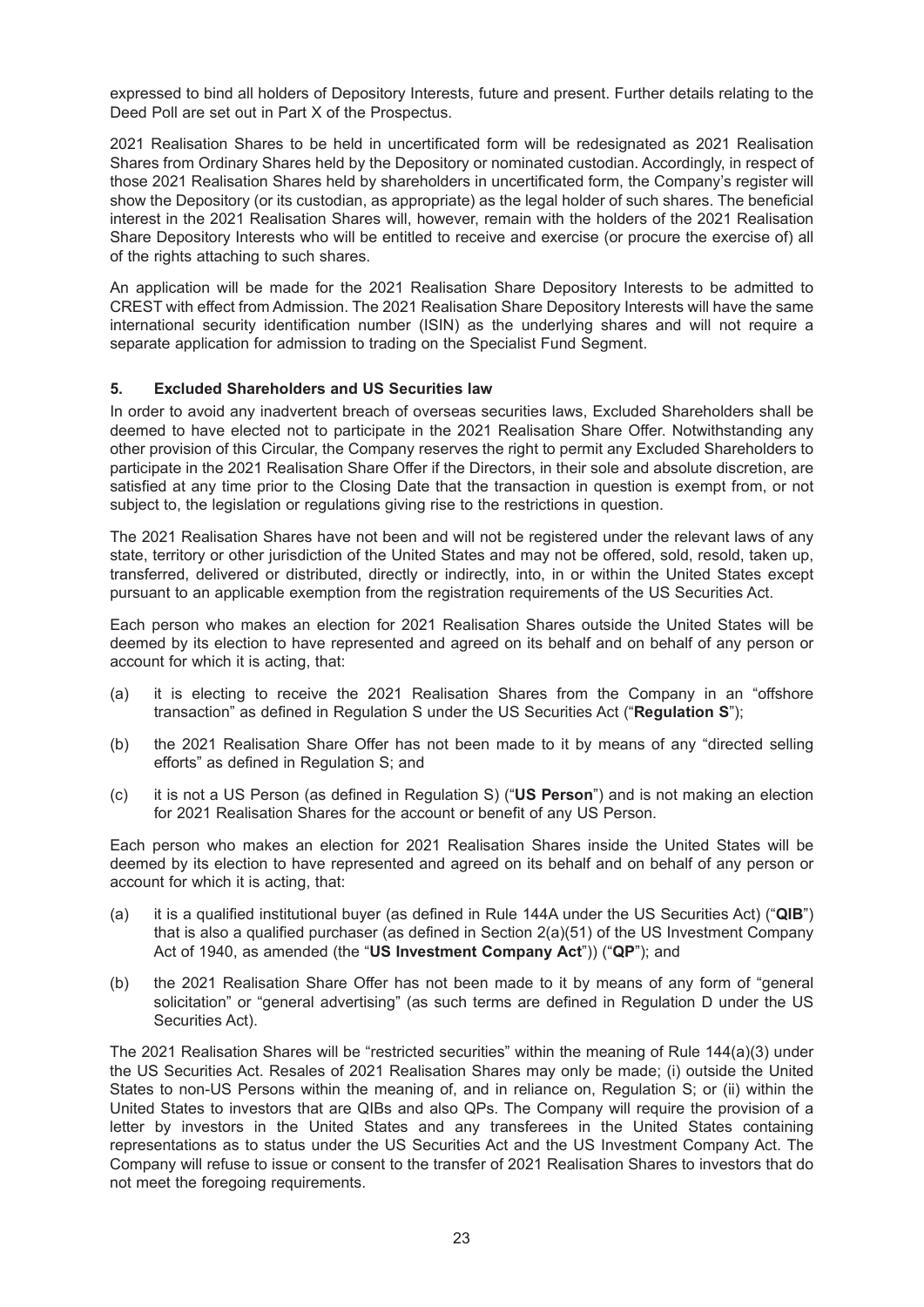# **PART III**

# **DEFINITIONS**

| 2016 Realisation Share<br><b>Depository Interests</b> | The dematerialised depository interests issued by the<br>Depository representing 2016 Realisation Shares which may be<br>held and transferred through the CREST system.            |
|-------------------------------------------------------|------------------------------------------------------------------------------------------------------------------------------------------------------------------------------------|
| 2016 Realisation Share Interests                      | Class R(F)1 and Class R(G)1 interests in MVI I.                                                                                                                                    |
| 2016 Realisation Share Offer                          | The offer made to Ordinary Shareholders in October 2016 to<br>redesignate Ordinary Shares as 2016 Realisation Shares, which<br>completed on 30 November 2016.                      |
| 2016 Realisation Shares                               | Ordinary Shares which were redesignated as Realisation Shares<br>on 30 November 2016 in connection with the 2016 Realisation<br>Share Offer.                                       |
| 2021 Realisation Share<br>Depository Interests        | The dematerialised depository interests to be issued by the<br>Depository representing 2021 Realisation Shares which may be<br>held and transferred through the CREST system.      |
| 2021 Realisation Share Interests                      | Class R(F)2 interests in MVI I.                                                                                                                                                    |
| 2021 Realisation Share Offer                          | The offer being made to Ordinary Shareholders to redesignate<br>Ordinary Shares as 2021 Realisation Shares as further<br>described in this Circular.                               |
| 2021 Realisation Shares                               | Ordinary Shares that are re-designated as Realisation Shares<br>pursuant to the 2021 Realisation Share Offer in accordance with<br>the Articles.                                   |
| Admission                                             | The admission of the 2021 Realisation Shares to trading on the<br>Specialist Fund Segment.                                                                                         |
| AdvancedAdvT                                          | AdvancedAdvT Limited.                                                                                                                                                              |
| <b>Articles</b>                                       | The articles of association of the Company as amended time to<br>time.                                                                                                             |
| <b>Board or Directors</b>                             | The directors of the Company whose name are set out within the<br>Circular on page 4.                                                                                              |
| <b>Closing Date</b>                                   | 1.00 p.m. on 23 November 2021.                                                                                                                                                     |
| Company                                               | Marwyn Value Investors Limited.                                                                                                                                                    |
| <b>Companies Act</b>                                  | The Companies Act (As Revised) of the Cayman Islands.                                                                                                                              |
| <b>CREST</b>                                          | The relevant system (as defined in the Regulations) in respect of<br>which Euroclear UK & Ireland is the operator (as defined in the<br>Regulations).                              |
| <b>CREST Manual</b>                                   | The CREST Manual issued by Euroclear dated 30 August 2013.                                                                                                                         |
| Deed Poll                                             | The deed poll originally dated 30 June 2009, and as amended<br>on 13 October 2016, executed by the Depository pursuant to<br>which the Depository issues the Depository Interests. |
| Depository                                            | Link Market Services Trustees Limited.                                                                                                                                             |
| Depository Interests                                  | The Ordinary Share Depository Interests and the Realisation<br>Share Depository Interests.                                                                                         |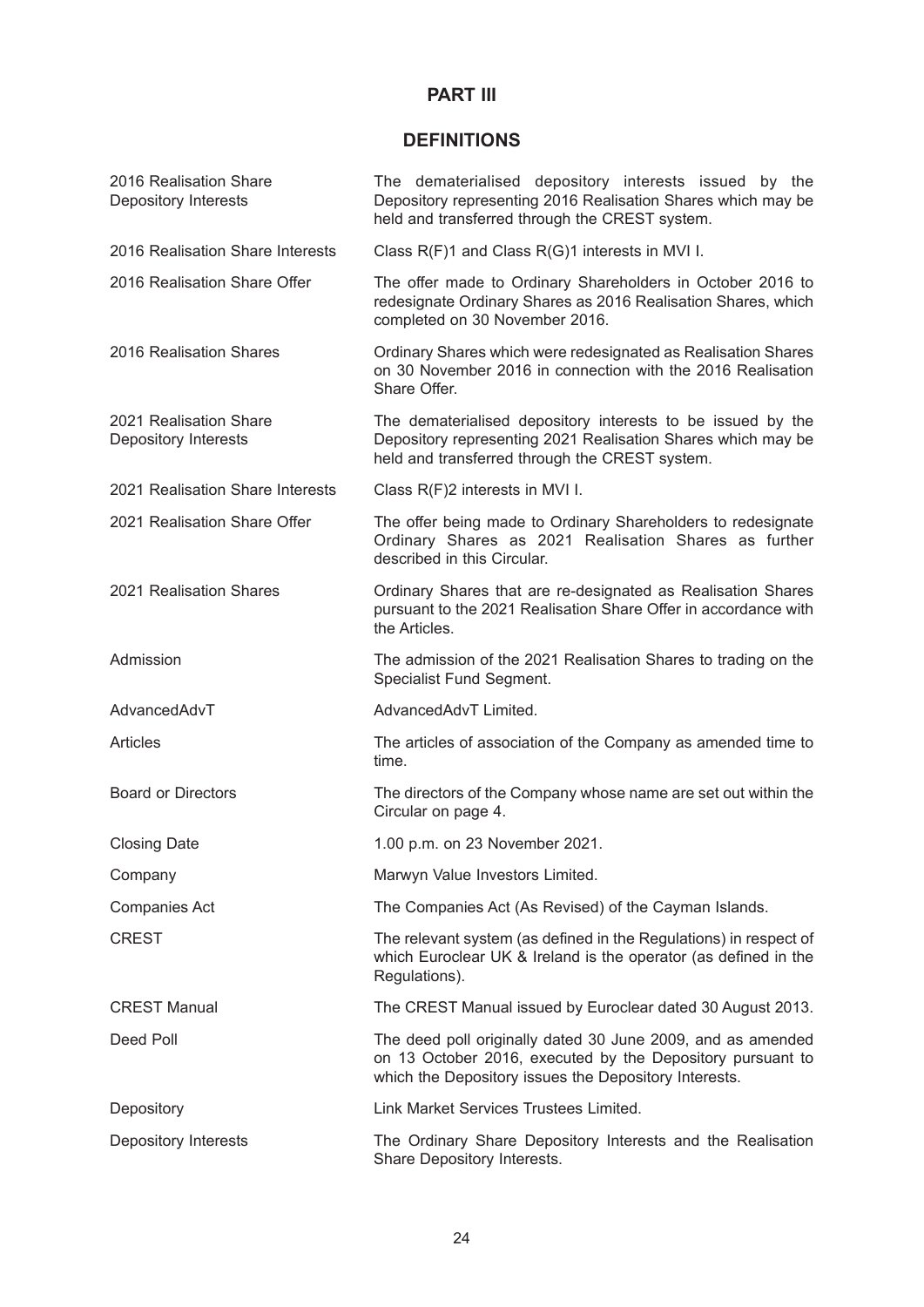| <b>Director</b>               | A director of the Company.                                                                                                                                                                                                                                                                                                                               |
|-------------------------------|----------------------------------------------------------------------------------------------------------------------------------------------------------------------------------------------------------------------------------------------------------------------------------------------------------------------------------------------------------|
| <b>EBITDA</b>                 | Earnings before interest, tax, depreciation and amortisation.                                                                                                                                                                                                                                                                                            |
| <b>Excluded Shareholder</b>   | Registered holders of (i) all Exchange Shares; (ii) all 2016<br>Realisation Shares and all 2016 Realisation Share Depository<br>Interests; and (iii) Ordinary Shares and Ordinary Share<br>Depository Interests who are resident in, or citizens, residents or<br>nationals of jurisdictions outside the United Kingdom and United<br>States of America. |
| Euroclear                     | Euroclear UK and Ireland Limited.                                                                                                                                                                                                                                                                                                                        |
| <b>Exchange Shares</b>        | Exchange shares of 0.0001p each in the share capital of the<br>Company.                                                                                                                                                                                                                                                                                  |
| <b>FCA</b>                    | The Financial Conduct Authority.                                                                                                                                                                                                                                                                                                                         |
| Form of Election              | The form of election entitling holders of Ordinary Shares in<br>certificated form to redesignate their Ordinary Shares to 2021<br><b>Realisation Shares.</b>                                                                                                                                                                                             |
| <b>FSMA</b>                   | The Financial Services and Markets Act 2000 (as amended,<br>modified, consolidated, re-enacted or replaced from time to<br>time).                                                                                                                                                                                                                        |
| <b>IPEV</b>                   | The International Private Equity and Venture Capital Valuation<br>Guidelines.                                                                                                                                                                                                                                                                            |
| Le Chameau                    | Le Chameau Holdings Limited and its subsidiaries                                                                                                                                                                                                                                                                                                         |
| London Stock Exchange         | London Stock Exchange plc.                                                                                                                                                                                                                                                                                                                               |
| <b>MAC Companies</b>          | AdvancedAdvT, MAC II, MAC III and MAC plc.                                                                                                                                                                                                                                                                                                               |
| <b>MAC II</b>                 | Marwyn Acquisition Company II Limited.                                                                                                                                                                                                                                                                                                                   |
| <b>MAC III</b>                | Marwyn Acquisition Company III Limited.                                                                                                                                                                                                                                                                                                                  |
| MAC plc                       | Marwyn Acquisition Company plc.                                                                                                                                                                                                                                                                                                                          |
| Manager                       | Marwyn Investment Management LLP, an entity regulated by the<br>FCA.                                                                                                                                                                                                                                                                                     |
| <b>Management Partners</b>    | the leading executives or management teams appointed from<br>time to time by the various Portfolio Companies.                                                                                                                                                                                                                                            |
| Marwyn                        | The Manager and entities owned or controlled by it, or under<br>common ownership or control with it, from time to time, but<br>excluding Marwyn 11 Buckingham Street LLP.                                                                                                                                                                                |
| Marwyn Funds                  | The Company, MVI I, MVI II, MVI II Co-Invest LP, MVI II DCI I LP,<br>MVI II Holdings I LP and MVI II Holdings II LP.                                                                                                                                                                                                                                     |
| MVI I                         | Marwyn Value Investors LP.                                                                                                                                                                                                                                                                                                                               |
| MVI II Distribution in Specie | The distribution of a proportion of MVI II's Interests in Zegona,<br>and the MAC Companies, equal to the Realisation Proportion, to<br>MVI to be held directly by MVI I and attributed exclusively to the<br>2021 Realisation Share Interests.                                                                                                           |
| MVI II                        | Marwyn Value Investors II LP.                                                                                                                                                                                                                                                                                                                            |
| <b>MVI LPs</b>                | Either or both of MVI I and MVI II as the context may require.                                                                                                                                                                                                                                                                                           |
| <b>NAV</b>                    | Net asset value.                                                                                                                                                                                                                                                                                                                                         |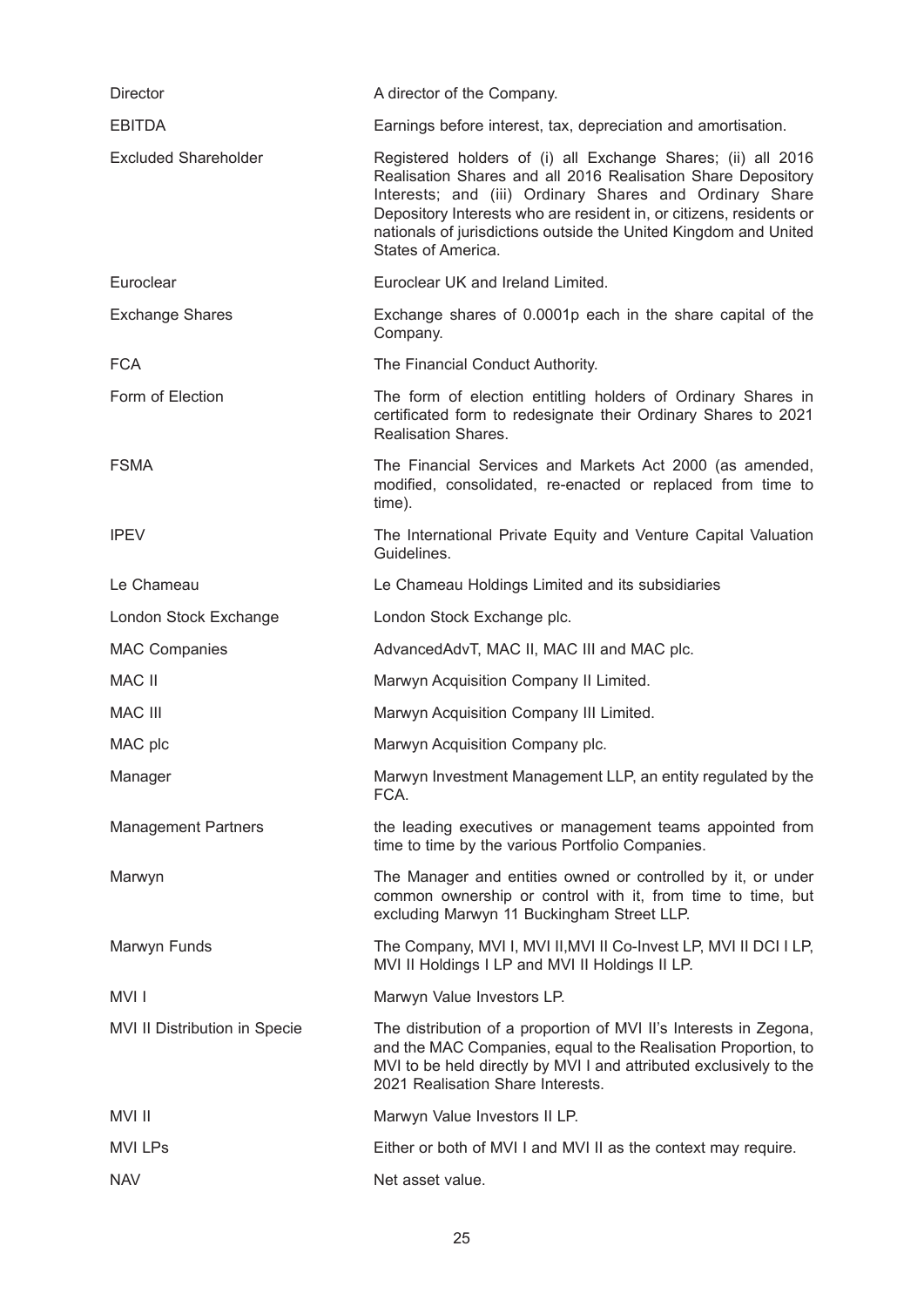| Net Capital Gain                                        | The net sale proceeds received by MVI I on a Profitable<br>Realisation less the Weighted Average Investment Cost of such<br>investment.                                                                                                                           |
|---------------------------------------------------------|-------------------------------------------------------------------------------------------------------------------------------------------------------------------------------------------------------------------------------------------------------------------|
| <b>Official List</b>                                    | The Official List maintained by the FCA.                                                                                                                                                                                                                          |
| <b>Ordinary Share Depository Interests</b>              | The dematerialised depository interests issued by the<br>Depository representing Ordinary Shares which may be held<br>and transferred through CREST                                                                                                               |
| <b>Ordinary Share Distribution Policy</b>               | The Company's distribution policy applicable to the Ordinary<br>Shares described in the paragraph headed "The Ordinary Share<br>Distribution Policy" in paragraph 4 of Part I of this Circular.                                                                   |
| <b>Ordinary Share Interests</b>                         | Class F limited partnership interests in MVI I. References to<br>Ordinary Share Interests are to be construed as references to<br>Ordinary Share Interests held by the Company and attributable<br>to the Ordinary Shares, unless the context requires otherwise. |
| <b>Ordinary Shareholders</b>                            | The holders of Ordinary Shares or Depository Interests<br>representing Ordinary Shares (as the case may be).                                                                                                                                                      |
| <b>Ordinary Shares</b>                                  | Ordinary shares of 0.0001p each in the share capital of the<br>Company not designated with a class demarcation.                                                                                                                                                   |
| Principals                                              | James Corsellis and Mark Brangstrup Watts.                                                                                                                                                                                                                        |
| Portfolio Companies                                     | The companies within which MVI II currently invests, being<br>Zegona, SHL, AdvT, MAC II, MAC III and MAC plc.                                                                                                                                                     |
| <b>Profitable Realisation</b>                           | The disposal of a security for a net consideration with a value<br>higher than the Weighted Average Investment Cost of that<br>security.                                                                                                                          |
| Prospectus                                              | The prospectus published by the Company in connection with<br>the 2021 Realisation Shares on the same date as this Circular.                                                                                                                                      |
| Redesignation                                           | The redesignation of Ordinary Shares as 2021 Realisation<br>Shares (to the extent that Shareholders so elect pursuant to the<br>2021 Realisation Share Offer).                                                                                                    |
| <b>Realisation Share</b><br><b>Depository Interests</b> | 2021 Realisation Share Depositary Interests and/or 2016<br>Realisation Share Depository Interests (as the context may<br>require).                                                                                                                                |
| <b>Realisation Shareholders</b>                         | The holders of Realisation Shares or Realisation Share<br>Depository Interests (as the case may be).                                                                                                                                                              |
| <b>Realisation Share Interests</b>                      | 2021 Realisation Share Interests and 2016 Realisation Share<br>Interests.                                                                                                                                                                                         |
| <b>Realisation Shares</b>                               | 2021 Realisation Shares and/or 2016 Realisation Shares (as the<br>context may require)                                                                                                                                                                            |
| <b>Receiving Agent</b>                                  | Link Group.                                                                                                                                                                                                                                                       |
| <b>Realisation Proportion</b>                           | The proportion of Ordinary Shares which have been<br>redesignated as 2021 Realisation Shares pursuant to the 2021<br>Realisation Share Offer.                                                                                                                     |
| Shareholders                                            | Holders of Ordinary Shares and/or Depository Interests<br>representing Ordinary Shares (as applicable).                                                                                                                                                           |
| <b>SHL</b>                                              | Silvercloud Holdings Limited.                                                                                                                                                                                                                                     |